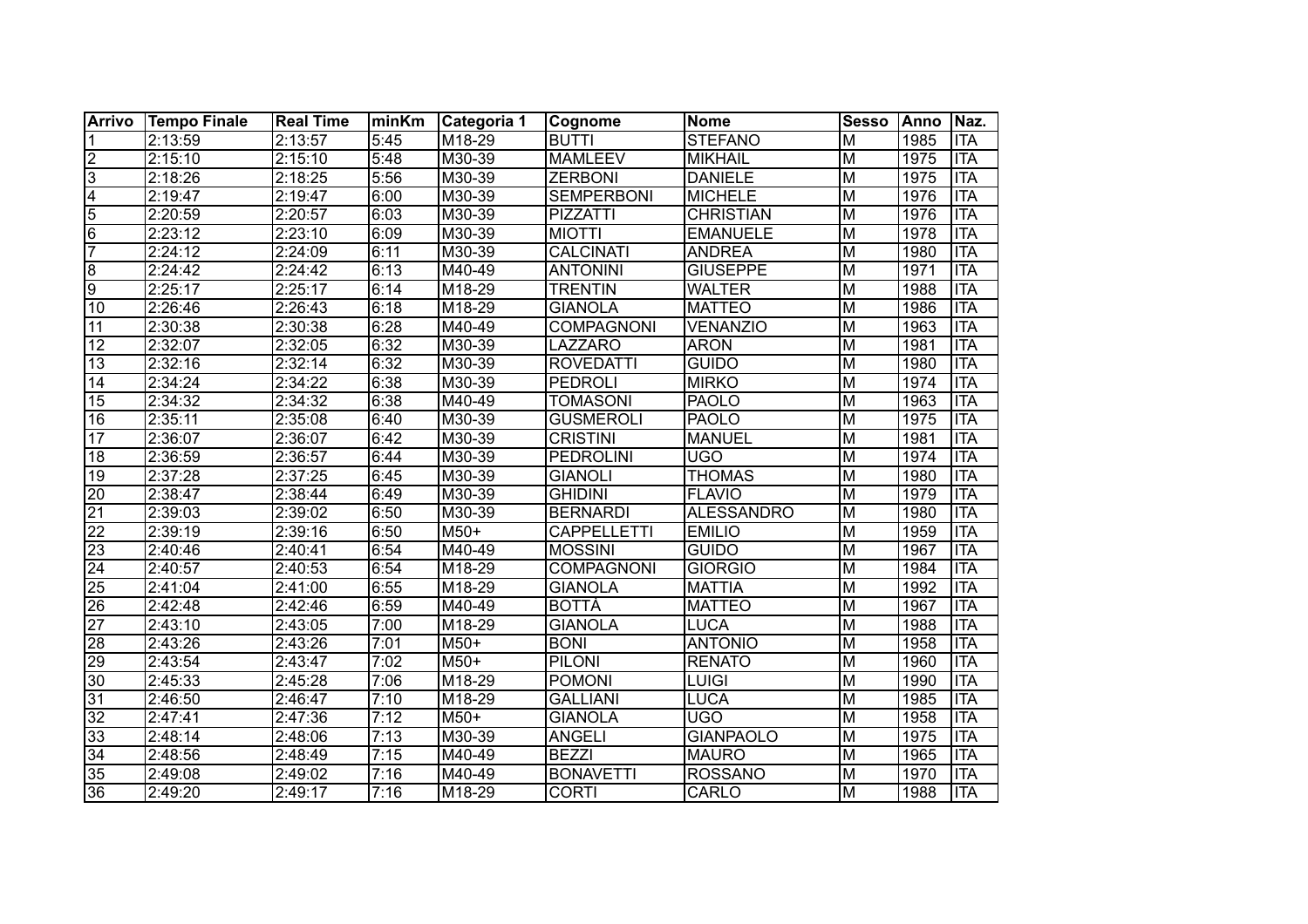| $\overline{37}$ | 2:49:27 | 2:49:24 | 7:16 | M30-39                      | FRANZI              | <b>DOMENICO</b>   | $\overline{M}$          | 1973 | <b>ITA</b> |
|-----------------|---------|---------|------|-----------------------------|---------------------|-------------------|-------------------------|------|------------|
| $\overline{38}$ | 2:50:21 | 2:50:14 | 7:19 | $M50+$                      | <b>BONIOTTI</b>     | <b>ADRIANO</b>    | $\overline{\mathsf{M}}$ | 1952 | <b>ITA</b> |
| $\overline{39}$ | 2:50:38 | 2:50:38 | 7:19 | M18-29                      | <b>MARANTA</b>      | <b>MAURIZIO</b>   | $\overline{\mathsf{M}}$ | 1991 | <b>ITA</b> |
| 40              | 2:51:56 | 2:51:56 | 7:23 | M30-39                      | <b>PRUNERI</b>      | <b>MARCO</b>      | M                       | 1979 | <b>ITA</b> |
| $\overline{41}$ | 2:52:31 | 2:52:30 | 7:24 | M30-39                      | <b>RIGAMONTI</b>    | <b>MICHELE</b>    | $\overline{\mathsf{M}}$ | 1972 | <b>ITA</b> |
| $\overline{42}$ | 2:52:33 | 2:52:29 | 7:24 | $M50+$                      | <b>RATTI</b>        | <b>LUCIO</b>      | $\overline{\mathsf{M}}$ | 1961 | <b>ITA</b> |
| 43              | 2:52:34 | 2:52:30 | 7:24 | M40-49                      | <b>BELOTTI</b>      | <b>LUCIANO</b>    | $\overline{\mathsf{M}}$ | 1968 | <b>ITA</b> |
| $\overline{44}$ | 2:53:34 | 2:53:28 | 7:27 | M30-39                      | <b>PAINI</b>        | <b>GIOVANNI</b>   | $\overline{\mathsf{M}}$ | 1978 | <b>ITA</b> |
| $\overline{45}$ | 2:53:59 | 2:53:53 | 7:28 | M30-39                      | <b>VERALDI</b>      | <b>MIRCO</b>      | $\overline{\mathsf{M}}$ | 1974 | <b>ITA</b> |
| $\overline{46}$ | 2:55:14 | 2:55:09 | 7:31 | M40-49                      | <b>SALVADORI</b>    | <b>MAURO</b>      | $\overline{\mathsf{M}}$ | 1963 | <b>ITA</b> |
| $\overline{47}$ | 2:55:37 | 2:55:34 | 7:32 | $M50+$                      | <b>BARLASCINI</b>   | <b>MARIO</b>      | $\overline{M}$          | 1959 | <b>ITA</b> |
| 48              | 2:55:43 | 2:55:38 | 7:32 | M18-29                      | <b>POMONI</b>       | <b>DIEGO</b>      | $\overline{M}$          | 1986 | <b>ITA</b> |
| 49              | 2:59:27 | 2:59:19 | 7:42 | $\overline{\text{M}}$ 30-39 | <b>DELLA TORRE</b>  | <b>GABRIELE</b>   | $\overline{M}$          | 1975 | <b>ITA</b> |
| $\overline{50}$ | 3:00:04 | 2:59:57 | 7:44 | M40-49                      | <b>MARSEGAGLIA</b>  | <b>PIETRO</b>     | M                       | 1963 | <b>ITA</b> |
| $\overline{51}$ | 3:00:06 | 2:59:59 | 7:44 | M40-49                      | <b>ALGHISI</b>      | <b>MARIO</b>      | $\overline{\mathsf{M}}$ | 1965 | <b>ITA</b> |
| 52              | 3:00:39 | 3:00:27 | 7:45 | $M50+$                      | <b>TARCA</b>        | <b>BRUNO</b>      | $\overline{\mathsf{M}}$ | 1960 | <b>ITA</b> |
| $\overline{53}$ | 3:02:36 | 3:02:29 | 7:50 | M30-39                      | DELLE COSTE         | <b>ALAN</b>       | $\overline{\mathsf{M}}$ | 1981 | <b>ITA</b> |
| $\overline{54}$ | 3:03:02 | 3:02:57 | 7:51 | M30-39                      | <b>NICOLI</b>       | <b>ANTONIO</b>    | $\overline{\mathsf{M}}$ | 1972 | <b>ITA</b> |
| 55              | 3:03:15 | 3:03:12 | 7:52 | $M50+$                      | <b>GIANOLA</b>      | <b>DORINO</b>     | M                       | 1947 | <b>ITA</b> |
| 56              | 3:03:38 | 3:03:38 | 7:53 | $M50+$                      | <b>TARABINI</b>     | <b>SALVATORE</b>  | M                       | 1952 | <b>ITA</b> |
| $\overline{57}$ | 3:04:30 | 3:04:23 | 7:55 | M18-29                      | <b>BIANCHI</b>      | LUCA              | M                       | 1982 | <b>ITA</b> |
| 58              | 3:04:36 | 3:04:32 | 7:55 | M30-39                      | <b>GIUDICI</b>      | <b>RICCARDO</b>   | $\overline{\mathsf{M}}$ | 1974 | <b>ITA</b> |
| 59              | 3:04:38 | 3:04:29 | 7:55 | M40-49                      | <b>DEL VINCENZO</b> | <b>FABRIZIO</b>   | $\overline{\mathsf{M}}$ | 1971 | <b>ITA</b> |
| 60              | 3:06:12 | 3:06:08 | 7:59 | M40-49                      | <b>RIZZI</b>        | <b>GIOVANNI</b>   | $\overline{M}$          | 1969 | <b>ITA</b> |
| $\overline{61}$ | 3:06:13 | 3:06:06 | 8:00 | M18-29                      | PEDRAZZI            | <b>DOMENICO</b>   | $\overline{M}$          | 1988 | <b>ITA</b> |
| 62              | 3:06:53 | 3:06:39 | 8:01 | M40-49                      | LARINO              | <b>PIERO</b>      | $\overline{M}$          | 1970 | <b>ITA</b> |
| 63              | 3:07:08 | 3:06:56 | 8:02 | M50+                        | <b>TARCA</b>        | <b>VALERIO</b>    | M                       | 1961 | <b>ITA</b> |
| 64              | 3:07:38 | 3:07:30 | 8:03 | M30-39                      | <b>RIGONELLI</b>    | <b>DANIELE</b>    | $\overline{\mathsf{M}}$ | 1978 | <b>ITA</b> |
| 65              | 3:08:38 | 3:08:35 | 8:06 | M40-49                      | <b>ROSSI</b>        | <b>MASSIMO</b>    | $\overline{\mathsf{M}}$ | 1967 | <b>ITA</b> |
| 66              | 3:09:26 | 3:09:21 | 8:08 | M30-39                      | VIGANÒ              | <b>ALESSANDRO</b> | M                       | 1979 | <b>ITA</b> |
| $\overline{67}$ | 3:09:27 | 3:09:19 | 8:08 | M30-39                      | <b>COLOMBO</b>      | <b>ANDREA</b>     | M                       | 1980 | <b>ITA</b> |
| 68              | 3:11:49 | 3:11:43 | 8:14 | M30-39                      | <b>ALFIER</b>       | <b>ALESSIO</b>    | $\overline{\mathsf{M}}$ | 1976 | <b>ITA</b> |
| 69              | 3:13:39 | 3:13:25 | 8:19 | M40-49                      | <b>BERNUZZI</b>     | <b>ROBERTO</b>    | $\overline{\mathsf{M}}$ | 1966 | <b>ITA</b> |
| 70              | 3:13:41 | 3:13:37 | 8:19 | M40-49                      | <b>VILLA</b>        | <b>RICCARDO</b>   | M                       | 1966 | <b>ITA</b> |
| $\overline{71}$ | 3:13:58 | 3:13:44 | 8:19 | M30-39                      | <b>TUIA</b>         | <b>ANDREA</b>     | $\overline{\mathsf{M}}$ | 1973 | <b>ITA</b> |
| 72              | 3:15:52 | 3:15:45 | 8:24 | M30-39                      | <b>FRANCESCHINI</b> | <b>LUCA</b>       | M                       | 1973 | <b>ITA</b> |
| 73              | 3:15:52 | 3:15:44 | 8:24 | M30-39                      | <b>BRUN</b>         | <b>STEFANO</b>    | M                       | 1972 | <b>ITA</b> |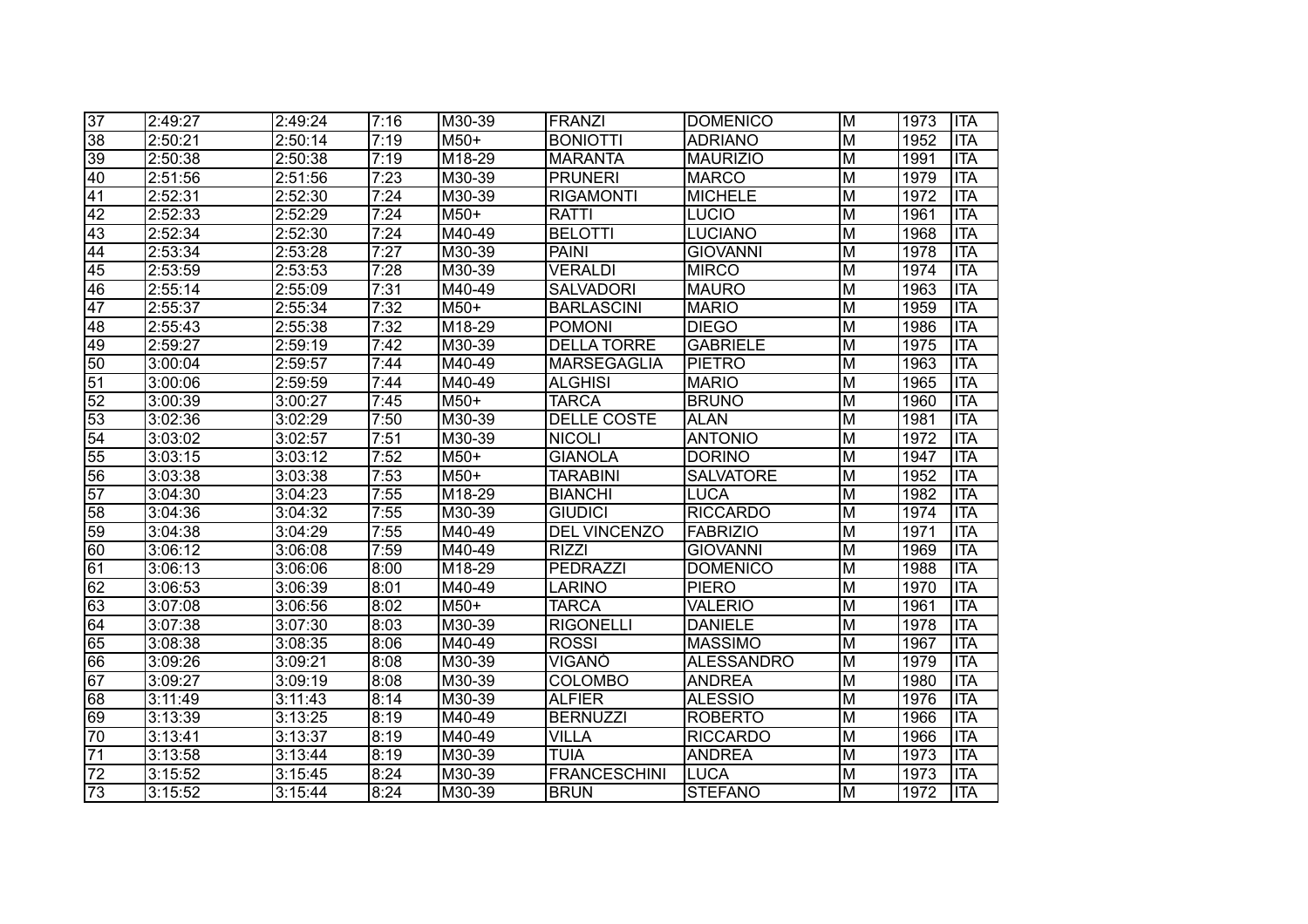| $\overline{74}$ | 3:15:55 | 3:15:50 | 8:25 | M30-39                      | <b>CHIAPPA</b>      | <b>ALESSANDRO</b>     | M                       | 1973 | <b>ITA</b> |
|-----------------|---------|---------|------|-----------------------------|---------------------|-----------------------|-------------------------|------|------------|
| $\overline{75}$ | 3:16:19 | 3:16:05 | 8:26 | M18-29                      | <b>BRUSCHI</b>      | <b>ROBERTO</b>        | $\overline{M}$          | 1982 | <b>ITA</b> |
| 76              | 3:18:33 | 3:18:24 | 8:31 | $M50+$                      | <b>FERRARI</b>      | <b>GIOVANNI</b>       | $\overline{M}$          | 1951 | <b>ITA</b> |
| $\overline{77}$ | 3:19:14 | 3:19:11 | 8:33 | $M50+$                      | <b>MAZZUCCHELLI</b> | <b>ROBERTO</b>        | $\overline{M}$          | 1961 | <b>ITA</b> |
| 78              | 3:19:18 | 3:19:12 | 8:33 | $\overline{\text{M30-39}}$  | <b>BIASINI</b>      | <b>RAMON MICHELE</b>  | $\overline{M}$          | 1973 | <b>ITA</b> |
| 79              | 3:19:49 | 3:19:46 | 8:35 | $M50+$                      | <b>PATRONI</b>      | <b>GABRIELE</b>       | $\overline{M}$          | 1960 | <b>ITA</b> |
| 80              | 3:20:29 | 3:20:19 | 8:36 | M30-39                      | LORELLO             | <b>IVAN</b>           | $\overline{M}$          | 1976 | <b>ITA</b> |
| $\overline{81}$ | 3:21:44 | 3:21:41 | 8:39 | M40-49                      | <b>ZANNI</b>        | <b>GIANFRANCO</b>     | $\overline{\mathsf{M}}$ | 1965 | <b>ITA</b> |
| $\overline{82}$ | 3:22:03 | 3:21:48 | 8:40 | M30-39                      | <b>POLI</b>         | <b>PAOLO</b>          | $\overline{M}$          | 1973 | <b>ITA</b> |
| 83              | 3:22:51 | 3:22:38 | 8:42 | M30-39                      | <b>GIANATTI</b>     | <b>MARCO</b>          | M                       | 1980 | <b>ITA</b> |
| $\overline{84}$ | 3:25:26 | 3:25:20 | 8:49 | M40-49                      | <b>RADICI</b>       | <b>MARTINO</b>        | $\overline{M}$          | 1964 | <b>ITA</b> |
| 85              | 3:25:37 | 3:25:25 | 8:49 | $\overline{\text{M}}$ 30-39 | <b>MUTTI</b>        | <b>FEDERICO</b>       | $\overline{M}$          | 1976 | <b>ITA</b> |
| 86              | 3:29:21 | 3:29:11 | 8:59 | M <sub>18-29</sub>          | <b>SPELGATTI</b>    | <b>LUCA</b>           | M                       | 1983 | <b>ITA</b> |
| 87              | 3:29:21 | 3:29:11 | 8:59 | M30-39                      | <b>ZENTI</b>        | <b>GIANLUIGI</b>      | M                       | 1973 | <b>ITA</b> |
| 88              | 3:30:00 | 3:29:51 | 9:01 | M30-39                      | <b>PURITANI</b>     | <b>MARCO</b>          | M                       | 1977 | <b>ITA</b> |
| 89              | 3:30:06 | 3:29:57 | 9:01 | M40-49                      | DE PIAZZA           | <b>CLAUDIO</b>        | M                       | 1969 | <b>ITA</b> |
| $\overline{90}$ | 3:30:34 | 3:30:23 | 9:02 | $M50+$                      | <b>GREGORI</b>      | <b>DANIELE</b>        | M                       | 1955 | SUI        |
| $\overline{91}$ | 3:31:24 | 3:31:11 | 9:04 | M40-49                      | <b>SERINI</b>       | <b>FABRIZIO</b>       | M                       | 1968 | <b>ITA</b> |
| $\overline{92}$ | 3:32:08 | 3:31:56 | 9:06 | M30-39                      | MARAZZANI           | <b>PIERLUIGI</b>      | M                       | 1975 | <b>ITA</b> |
| 93              | 3:32:30 | 3:32:26 | 9:07 | M18-29                      | <b>BOLDINI</b>      | <b>BRUNO</b>          | M                       | 1989 | <b>ITA</b> |
| $\overline{94}$ | 3:33:38 | 3:33:35 | 9:10 | M50+                        | <b>PATELLI</b>      | <b>ALBERTO</b>        | M                       | 1958 | <b>ITA</b> |
| 95              | 3:34:43 | 3:34:36 | 9:13 | M18-29                      | <b>GAZZOLI</b>      | <b>ALBERTO</b>        | M                       | 1984 | <b>ITA</b> |
| $\overline{96}$ | 3:37:02 | 3:36:54 | 9:19 | M30-39                      | <b>OPRANDI</b>      | <b>OSCAR</b>          | M                       | 1978 | <b>ITA</b> |
| $\overline{97}$ | 3:37:17 | 3:37:08 | 9:20 | M50+                        | PIGANZOLI           | <b>MAURIZIO</b>       | M                       | 1954 | <b>ITA</b> |
| 98              | 3:37:37 | 3:37:21 | 9:20 | M50+                        | <b>OGLIO</b>        | <b>PIERSILVIO</b>     | M                       | 1957 | <b>ITA</b> |
| $\overline{99}$ | 3:39:51 | 3:39:46 | 9:26 | M40-49                      | <b>FACCHINETTI</b>  | <b>GENESIO</b>        | M                       | 1964 | <b>ITA</b> |
| 100             | 3:41:33 | 3:41:17 | 9:31 | M50+                        | <b>ARCHETTI</b>     | <b>ANTONIO</b>        | M                       | 1950 | <b>ITA</b> |
| 101             | 3:41:55 | 3:41:47 | 9:31 | M40-49                      | <b>FOLCIO</b>       | <b>FRANCO</b>         | $\overline{M}$          | 1971 | <b>ITA</b> |
| 102             | 3:42:33 | 3:42:21 | 9:33 | M50+                        | <b>BETTONI</b>      | <b>DANIELE</b>        | $\overline{M}$          | 1960 | <b>ITA</b> |
| 103             | 3:42:34 | 3:42:26 | 9:33 | M30-39                      | <b>MASSOLARI</b>    | <b>TIZIANO</b>        | M                       | 1972 | <b>ITA</b> |
| 104             | 3:44:09 | 3:43:59 | 9:37 | $M50+$                      | <b>MOTTARELLI</b>   | <b>MIRCO</b>          | M                       | 1959 | <b>ITA</b> |
| 105             | 3:44:23 | 3:44:16 | 9:38 | M40-49                      | ZACCAGNI            | <b>ANDREA</b>         | $\overline{M}$          | 1966 | <b>ITA</b> |
| 106             | 3:44:28 | 3:44:20 | 9:38 | M30-39                      | <b>BOLOGNINI</b>    | <b>FILIPPO</b>        | M                       | 1978 | <b>ITA</b> |
| 107             | 3:44:37 | 3:44:28 | 9:38 | M40-49                      | <b>BRACCINI</b>     | <b>GIANPAOLO</b>      | M                       | 1970 | <b>ITA</b> |
| 108             | 3:46:02 | 3:45:48 | 9:42 | M30-39                      | <b>SBARAINI</b>     | <b>ANDREA</b>         | M                       | 1981 | <b>ITA</b> |
| 109             | 3:46:10 | 3:46:04 | 9:42 | M50+                        | <b>BRUNI</b>        | <b>ROMANO</b>         | M                       | 1952 | <b>ITA</b> |
| 110             | 3:48:40 | 3:48:24 | 9:49 | M40-49                      | <b>NEGRI</b>        | <b>GIOVANNI MARIO</b> | M                       | 1962 | <b>ITA</b> |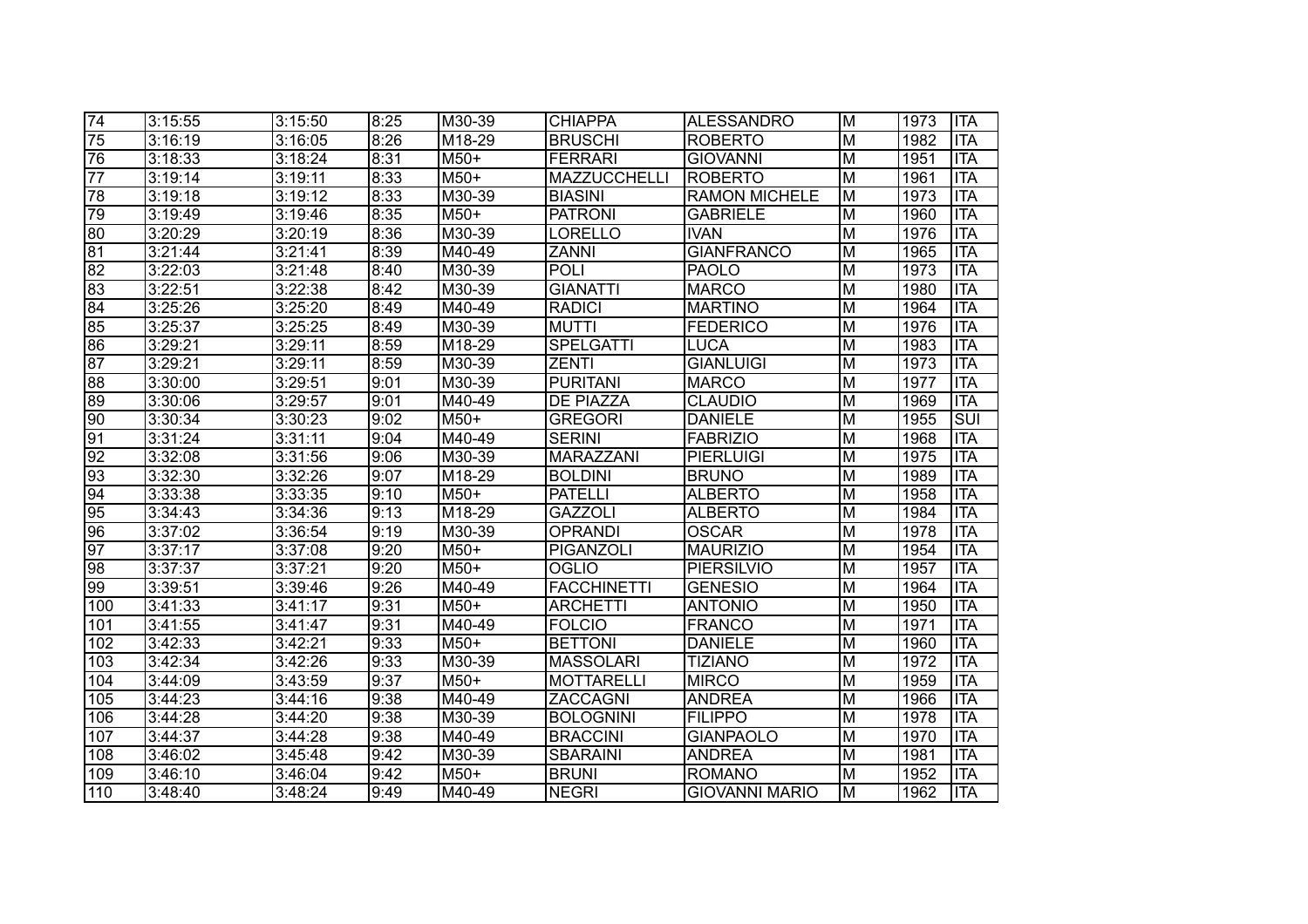| 111              | 3:49:20 | 3:49:06              | 9:51  | M <sub>18-29</sub>         | <b>CAMOZZI</b>      | <b>ALBERTO</b>     | lм                      | 1982 | <b>ITA</b> |
|------------------|---------|----------------------|-------|----------------------------|---------------------|--------------------|-------------------------|------|------------|
| $\overline{112}$ | 3:49:57 | 3:49:47              | 9:52  | $M50+$                     | <b>LORENZETTI</b>   | <b>ROLANDO</b>     | $\overline{\mathsf{M}}$ | 1947 | <b>ITA</b> |
| $\overline{113}$ | 3:50:27 | 3:50:16              | 9:53  | $M50+$                     | <b>POZZI</b>        | <b>FEDERICO</b>    | $\overline{\mathsf{M}}$ | 1958 | <b>ITA</b> |
| 114              | 3:52:24 | 3:52:13              | 9:58  | $M50+$                     | <b>CAPITANIO</b>    | <b>EDOARDO</b>     | $\overline{\mathsf{M}}$ | 1955 | <b>ITA</b> |
| $\overline{115}$ | 3:52:35 | 3:52:26              | 9:59  | $M50+$                     | <b>DONATI</b>       | <b>DARIO</b>       | $\overline{\mathsf{M}}$ | 1953 | <b>ITA</b> |
| $\overline{116}$ | 3:53:23 | 3:53:15              | 10:01 | $\overline{\text{M30-39}}$ | <b>PELLEGATA</b>    | <b>LUCA</b>        | $\overline{\mathsf{M}}$ | 1977 | <b>ITA</b> |
| 117              | 3:53:27 | 3:53:15              | 10:01 | $M50+$                     | <b>MUNARO</b>       | <b>PIERLUIGI</b>   | $\overline{\mathsf{M}}$ | 1961 | <b>ITA</b> |
| $\overline{118}$ | 3:53:47 | 3:53:40              | 10:02 | $M50+$                     | <b>BAROSI</b>       | <b>CLAUDIO</b>     | $\overline{\mathsf{M}}$ | 1961 | <b>ITA</b> |
| $\overline{119}$ | 3:54:28 | 3:54:18              | 10:04 | $M50+$                     | <b>BIASINI</b>      | <b>GIAN FRANCO</b> | $\overline{M}$          | 1956 | <b>ITA</b> |
| 120              | 3:55:39 | 3:55:26              | 10:07 | $M50+$                     | <b>TAGLIETTI</b>    | <b>PAOLO</b>       | M                       | 1955 | <b>ITA</b> |
| 121              | 3:59:01 | 3:58:53              | 10:15 | M40-49                     | <b>ZACCAGNI</b>     | <b>ALBERTO</b>     | $\overline{M}$          | 1962 | <b>ITA</b> |
| 122              | 3:59:37 | 3:59:23              | 10:17 | M40-49                     | <b>PIAZZI</b>       | <b>PAOLO</b>       | M                       | 1963 | <b>ITA</b> |
| 123              | 4:00:23 | 4:00:13              | 10:19 | M40-49                     | <b>PETENZI</b>      | <b>RENATO</b>      | M                       | 1964 | <b>ITA</b> |
| 124              | 4:00:25 | 4:00:16              | 10:19 | M30-39                     | <b>BARZASI</b>      | <b>ROBERTO</b>     | M                       | 1973 | <b>ITA</b> |
| 125              | 4:04:33 | 4:04:28              | 10:30 | M50+                       | <b>MAZZOLENI</b>    | CARLO              | M                       | 1956 | <b>ITA</b> |
| 126              | 4:04:50 | 4:04:39              | 10:30 | M50+                       | <b>BELLOMI</b>      | <b>SILVANO</b>     | M                       | 1961 | <b>ITA</b> |
| 127              | 4:07:00 | 4:06:49              | 10:36 | M30-39                     | <b>FONDATI</b>      | <b>SAMUELE</b>     | M                       | 1979 | <b>ITA</b> |
| 128              | 4:07:00 | 4:06:49              | 10:36 | M30-39                     | <b>DEL BIANCO</b>   | <b>GIACOMO</b>     | M                       | 1978 | <b>ITA</b> |
| 129              | 4:07:44 | 4:07:34              | 10:38 | M50+                       | <b>CARDINALI</b>    | <b>ADRIANO</b>     | $\overline{M}$          | 1953 | <b>ITA</b> |
| 130              | 4:12:58 | 4:12:55              | 10:51 | M40-49                     | <b>BASSOLA</b>      | <b>LEONARDO</b>    | $\overline{M}$          | 1970 | <b>ITA</b> |
| 131              | 4:13:00 | 4:13:00              | 10:52 | M50+                       | DALLAPOZZA          | <b>LUCIANO</b>     | M                       | 1946 | <b>ITA</b> |
| 132              | 4:18:41 | 4:18:34              | 11:06 | M50+                       | <b>CLEMENTI</b>     | <b>GIANPIETRO</b>  | M                       | 1958 | <b>ITA</b> |
| 133              | 4:18:55 | 4:18:43              | 11:07 | M50+                       | <b>FACCHINETTI</b>  | <b>CLAUDIO</b>     | M                       | 1958 | <b>ITA</b> |
| 134              | 4:18:56 | 4:18:50              | 11:07 | M30-39                     | <b>TOMBOLATO</b>    | <b>MARCO</b>       | M                       | 1976 | <b>ITA</b> |
| 135              | 4:19:53 | 4:19:37              | 11:09 | M40-49                     | FERRARI             | <b>GIOVANNI</b>    | $\overline{M}$          | 1965 | <b>ITA</b> |
| 136              | 4:29:59 | 4:29:54              | 11:35 | M30-39                     | <b>VILLA</b>        | <b>MATTEO</b>      | M                       | 1974 | <b>ITA</b> |
| 137              | 4:30:29 | 4:30:20              | 11:37 | M40-49                     | <b>VERGARI</b>      | <b>PIERLUIGI</b>   | M                       | 1968 | <b>ITA</b> |
| 138              | 4:30:34 | 4:30:24              | 11:37 | M50+                       | <b>CANTAMESSI</b>   | <b>GIORGIO</b>     | $\overline{\mathsf{M}}$ | 1951 | <b>ITA</b> |
| 139              | 4:33:25 | 4:33:18              | 11:44 | M40-49                     | <b>BERLINGHIERI</b> | <b>ALBERTO</b>     | $\overline{\mathsf{M}}$ | 1966 | <b>ITA</b> |
| 140              | 4:34:40 | 4:34:28              | 11:47 | M40-49                     | <b>PONTOGLIO</b>    | <b>CLAUDIO</b>     | M                       | 1965 | <b>ITA</b> |
| 141              | 4:34:40 | 4:34:30              | 11:47 | M40-49                     | <b>STAGNOLI</b>     | <b>MARIO</b>       | M                       | 1969 | <b>ITA</b> |
| $\overline{142}$ | 4:34:53 | 4:34:40              | 11:48 | M40-49                     | <b>MERONI</b>       | <b>ALBERTO</b>     | $\overline{M}$          | 1971 | <b>ITA</b> |
| 143              | 4:39:43 | 4:39:28              | 12:00 | M50+                       | <b>CARNIATO</b>     | <b>EGIDIO</b>      | M                       | 1953 | <b>ITA</b> |
| 144              | 4:42:47 | 4:42:31              | 12:08 | M50+                       | <b>RINALDI</b>      | <b>MARIO</b>       | $\overline{\mathsf{M}}$ | 1946 | <b>ITA</b> |
| 145              | 4:51:55 | 4:51:43              | 12:32 | M40-49                     | <b>ROBOLINI</b>     | <b>MASSIMO</b>     | $\overline{\mathsf{M}}$ | 1964 | <b>ITA</b> |
| 146              | 4:51:59 | 4:51:47              | 12:32 | M50+                       | <b>BARDELLA</b>     | <b>SERGIO</b>      | M                       | 1939 | <b>ITA</b> |
| 147              | 5:11:43 | $\overline{5:}11:37$ | 13:23 | M40-49                     | <b>SPEZZAFERRI</b>  | <b>ALDO</b>        | M                       | 1965 | <b>ITA</b> |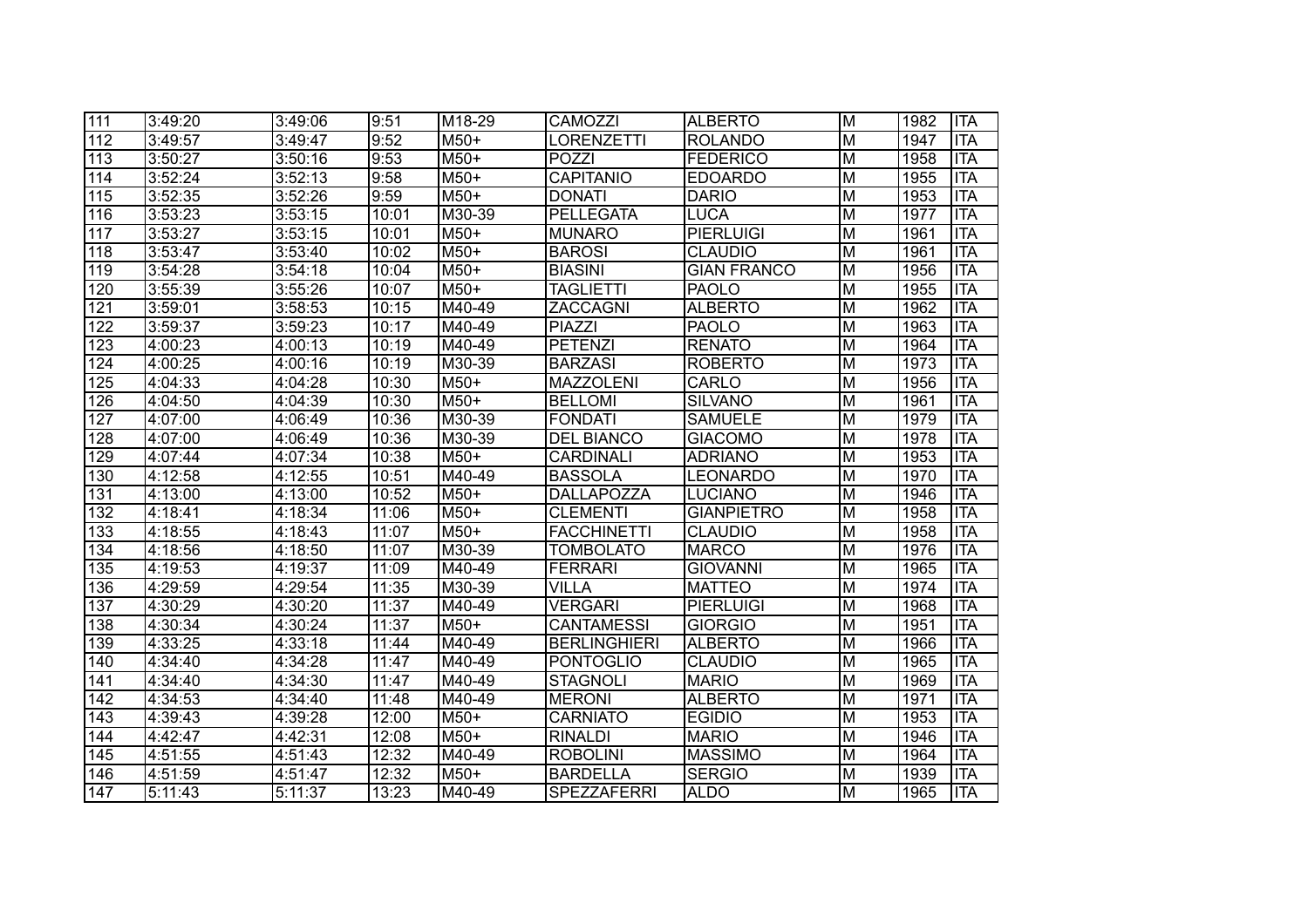| 148 | 5:16:26    | 5:16:17 | 13:35 | $\sim$<br>)-49<br>IM4 | <b>BRACCINI</b> | <b>SAURO</b>    | IM | <b>1967</b> | lita |
|-----|------------|---------|-------|-----------------------|-----------------|-----------------|----|-------------|------|
| 149 | $-5:16:27$ | 5:16:21 | 13:35 | $IM4^{\circ}$<br>)-49 | <b>CORTI</b>    | <b>GIANLUCA</b> | IM | 1966        | ITA  |

MEZZA F

| <b>Arrivo</b>   | <b>Tempo Finale</b>                   | <b>Real Time</b>                      | minKm         | Categoria 1 | <b>Cognome</b>    | Nome                   | <b>Sesso</b> | lAnno    | Naz. |
|-----------------|---------------------------------------|---------------------------------------|---------------|-------------|-------------------|------------------------|--------------|----------|------|
|                 |                                       | 0,120625 0,12059028 0,31042 F18-29    |               |             | <b>BUZZONI</b>    | <b>LISA</b>            |              | 1987 ITA |      |
| $\mathbf{2}$    | $\overline{0.1217}36111$              | 0,12171296 0,31319 F30-39             |               |             | <b>BERTASA</b>    | <b>CINZIA</b>          | F            | 1974 ITA |      |
| $\overline{3}$  | 0,125787037                           | 0,12578704 0,32361 F30-39             |               |             | <b>COMBI</b>      | LORENZA                |              | 1975 ITA |      |
| 4               | 0.129398148                           | 0.129375 0.33333 F18-29               |               |             | <b>GIANOLA</b>    | <b>CHIARA</b>          |              | 1984 ITA |      |
| 5 <sub>l</sub>  |                                       | $0,133530093$ 0,13349537 0,34375 F50+ |               |             | <b>PELLICIOLI</b> | <b>ELISA</b>           | F            | 1959 ITA |      |
| $6 \mid$        |                                       | 0,14505787 0,14502315 0,37361 F30-39  |               |             | <b>POZZI</b>      | <b>BRUNA</b>           | F            | 1973 ITA |      |
|                 |                                       | 0.147048611 0.14704861 0.37847 F40-49 |               |             | <b>MATTEVI</b>    | <b>ELISABETTA</b>      |              | 1965 ITA |      |
| 8 <sup>1</sup>  | 0,158738426 0,15871528 0,40903 F40-49 |                                       |               |             | <b>BASSI</b>      | <b>IMARGHERITA</b>     |              | 1971 ITA |      |
| 9               | 0.161793981 0.16179398 0.41667 F40-49 |                                       |               |             | <b>BERTOLI</b>    | ICESARINA              | F            | 1963 ITA |      |
| 10 <sup>1</sup> | 0,161956019 0,16193287 0,41736 F40-49 |                                       |               |             | <b>KELLER</b>     | <b>CRISTINA</b>        |              | 1968 ITA |      |
| 11              | 0,172268519                           | 0,1722338 0,44375 F30-39              |               |             | <b>BARILE</b>     | LAURA MARTINA          | F            | 1975 ITA |      |
| 12 <sub>1</sub> | 0,178159722 0,17811343 0,45903 F18-29 |                                       |               |             | <b>RAVASIO</b>    | <b>CHIARA</b>          | F            | 1984 ITA |      |
| 13              |                                       | 0,182824074 0,18278935 0,47083 F18-29 |               |             | <b>PESAVENTO</b>  | <b>MARIALUISA</b>      | F            | 1984 ITA |      |
| 14              |                                       | 0,184814815 0,18481481                | 0.47569F30-39 |             | <b>VILLA</b>      | <b>IMARIA CRISTINA</b> | F            | 1976 ITA |      |
| 15              |                                       | 0.214212963 0.21421296 0.55139 F50+   |               |             | <b>MORANDA</b>    | LAURA MARTINA          | ιF           | 1957 ITA |      |

## MARATONA M

| <b>Arrivo</b>   | <b>Tempo Finale</b>    | <b>Real Time</b>           | minKm          | Categoria 1 | Cognome              | Nome              | <b>Sesso</b> | lAnno    | Naz. |
|-----------------|------------------------|----------------------------|----------------|-------------|----------------------|-------------------|--------------|----------|------|
|                 | 0,181921296 0,18189815 |                            | 0,25972M18-29  |             | <b>SCALET</b>        | <b>TITTA</b>      | ΙM           | 1986 ITA |      |
| $\overline{2}$  | 0,182118056            | 0,18211806                 | 0.26042 M30-39 |             | <b>BONFANTI</b>      | <b>FABIO</b>      | ΙM           | 1975 ITA |      |
| 3               | 0,182523148 0,18252315 |                            | 0.26042 M30-39 |             | <b>TAVERNARO</b>     | MICHELE           | M            | 1975 ITA |      |
| 41              | 0,1834375              | 0,1834375 0,26181 M30-39   |                |             | <b>GOTTI</b>         | <b>PAOLO</b>      | lМ           | 1977 ITA |      |
| 5 <sup>1</sup>  | 0,187407407            | 0.18737269                 | 0.26806 M30-39 |             | <b>PILLER HOFFER</b> | <b>MATTEO</b>     | M            | 1980 ITA |      |
| 61              |                        | 0,1909375 0,19091435       | 0.27292 M30-39 |             | <b>DAPIT</b>         | FULVIO            | M            | 1975 ITA |      |
|                 | 0.198483796            | 0,1984838 0,28333 M18-29   |                |             | MENICI               | <b>MATTEO</b>     | ΙM           | 1982 ITA |      |
| 8 <sup>1</sup>  | 0,198900463 0,19890046 |                            | 0,28403 M30-39 |             | <b>BELINGHERI</b>    | <b>CLEMENTE</b>   | ΙM           | 1972 ITA |      |
| 9               | 0,200787037            | 0,20078704                 | 0.28681 M30-39 |             | <b>DANESI</b>        | <b>GIANFRANCO</b> | ΙM           | 1978 ITA |      |
| 10 <sup>1</sup> | 0,201724537            | 0,20170139                 | 0.28819 M30-39 |             | <b>LARGER</b>        | <b>PAOLO</b>      | M            | 1974 ITA |      |
| 11              | 0.206168981            | 0,20616898  0,29444 M40-49 |                |             | <b>BANI</b>          | <b>FRANCO</b>     | ΙM           | 1967 ITA |      |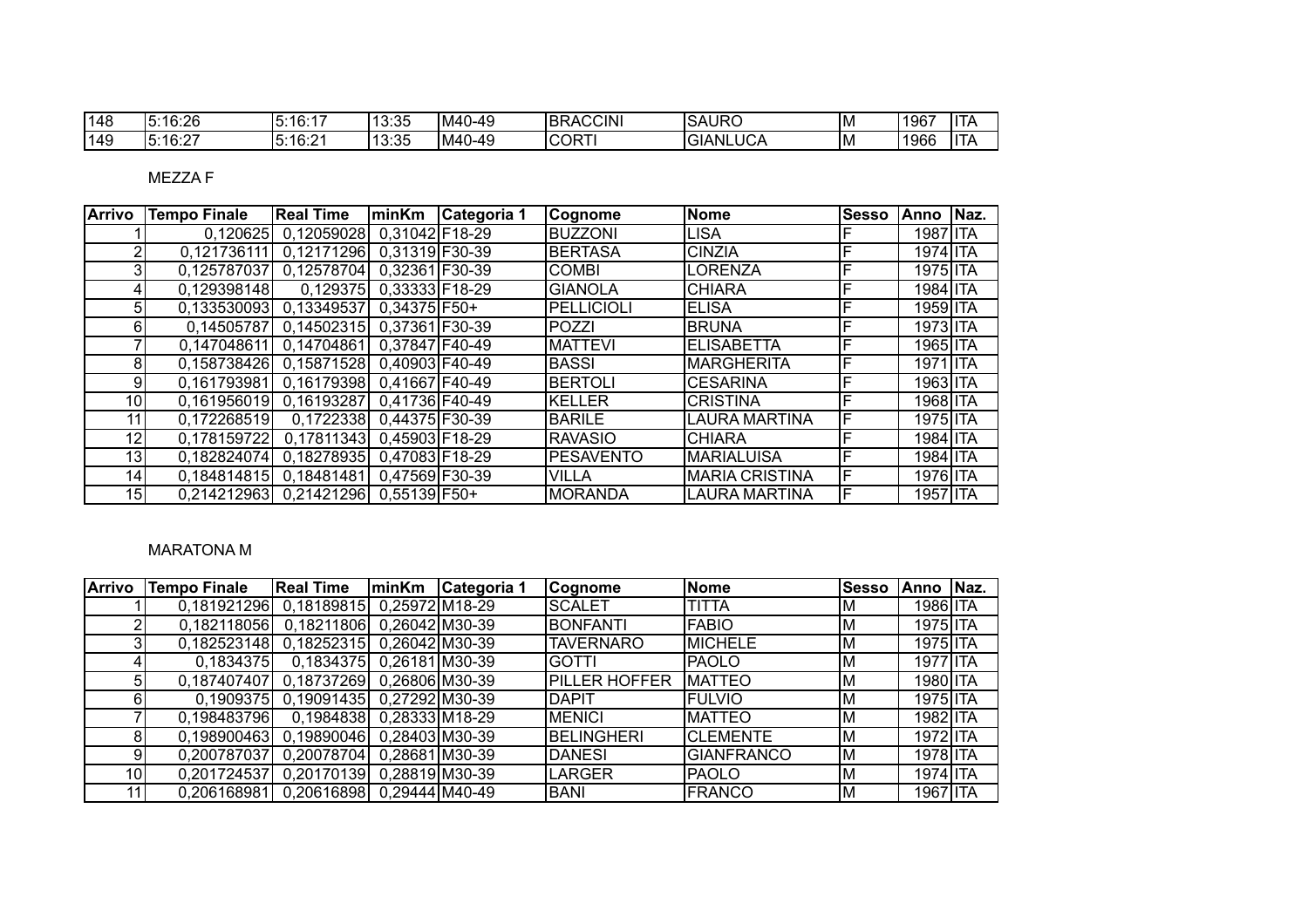| 12              |                          | 0,207905093  0,20790509  0,29722  M40-49 |                |                             | <b>BETTEGA</b>     | <b>CLAUDIO</b>   | M                       | 1968 ITA           |
|-----------------|--------------------------|------------------------------------------|----------------|-----------------------------|--------------------|------------------|-------------------------|--------------------|
| $\overline{13}$ | 0,208553241              | 0,20855324                               | 0.29792 M30-39 |                             | <b>BELLATI</b>     | <b>CARLO</b>     | $\overline{\mathsf{M}}$ | 1974 ITA           |
| $\overline{14}$ | 0,210590278              | 0,21056713                               | 0.30069 M30-39 |                             | <b>GIANONCELLI</b> | <b>ENRICO</b>    | $\overline{M}$          | 1974 ITA           |
| $\overline{15}$ | 0,212164352              | 0,21216435                               | 0.30278 M30-39 |                             | <b>CRISTINI</b>    | <b>FABIO</b>     | $\overline{M}$          | 1974 ITA           |
| $\overline{16}$ | 0,213854167              | 0,21380787                               | 0,30556 M30-39 |                             | <b>CONGIU</b>      | <b>FABIO</b>     | $\overline{M}$          | 1979 ITA           |
| $\overline{17}$ | 0,214618056              | 0,21458333                               | 0,30694 M18-29 |                             | <b>GIANOLA</b>     | <b>ENZO</b>      | M                       | 1982 ITA           |
| $\overline{18}$ | 0,215173611              | 0,21515046                               | 0.30764 M30-39 |                             | <b>COLNAGHI</b>    | <b>PIETRO</b>    | $\overline{\mathsf{M}}$ | 1974 ITA           |
| $\overline{19}$ | 0,215358796              | 0,21533565                               | 0.30764 M18-29 |                             | <b>GHEZZI</b>      | <b>MATTEO</b>    | $\overline{\mathsf{M}}$ | 1983 ITA           |
| $\overline{20}$ | 0,217662037              | 0,21766204                               | $0,31111$ M50+ |                             | <b>GATTA</b>       | <b>RINALDO</b>   | M                       | 1960 ITA           |
| $\overline{21}$ | 0,217731481              | 0,21773148                               |                | $0,31111$ M30-39            | <b>SIGHEL</b>      | LUCA             | M                       | 1977 ITA           |
| $\overline{22}$ | 0,219618056              | 0,21959491                               | 0,31389 M50+   |                             | <b>BARONI</b>      | <b>ANTONIO</b>   | $\overline{\mathsf{M}}$ | 1952 ITA           |
| $\overline{23}$ | 0,220648148              | 0,22056713                               | 0,31528 M30-39 |                             | <b>FORMENTELLI</b> | <b>NICO</b>      | $\overline{\mathsf{M}}$ | 1972 ITA           |
| 24              | 0,220648148 0,22056713   |                                          | 0.31528 M40-49 |                             | <b>GUZZA</b>       | <b>ALFIO</b>     | M                       | 1965 ITA           |
| $\overline{25}$ | 0,223541667              | 0,22351852                               | 0,31944 M30-39 |                             | <b>CASTELLI</b>    | <b>ANGELO</b>    | M                       | 1978 ITA           |
| 26              | 0,227465278              | 0,22743056                               |                | $0,325$ M <sub>30</sub> -39 | <b>VICIANI</b>     | <b>ALEX</b>      | M                       | <b>ITA</b><br>1977 |
| 27              | 0,228877315              | 0,22883102                               | 0.32708 M40-49 |                             | <b>GROSSI</b>      | <b>VALENTINO</b> | M                       | 1962 ITA           |
| 28              | 0,229189815 0,22912037   |                                          | 0,32708 M40-49 |                             | <b>NORIS</b>       | <b>GIOVANNI</b>  | M                       | 1966 ITA           |
| $\overline{29}$ | 0,230416667              | $\overline{0,23028935}$                  | 0.32917 M18-29 |                             | <b>RUZZA</b>       | <b>STEFANO</b>   | $\overline{\mathsf{M}}$ | 1982 ITA           |
| $\overline{30}$ | 0.230902778              | 0,23090278                               | 0.32986 M40-49 |                             | <b>CARRARA</b>     | <b>ELIO</b>      | M                       | 1964 ITA           |
| $\overline{31}$ |                          | 0,23337963 0,23332176                    | 0,33333 M40-49 |                             | <b>BRENNA</b>      | <b>FRANCESCO</b> | M                       | 1969 ITA           |
| $\overline{32}$ | 0,237118056 0,23704861   |                                          | 0,33889 M40-49 |                             | <b>GASPARINI</b>   | <b>TIZIANO</b>   | M                       | 1964 ITA           |
| 33              | 0,239039352              | 0,23903935                               | 0.34167 M40-49 |                             | <b>GRITTI</b>      | LUIGI            | M                       | 1964 ITA           |
| $\overline{34}$ | 0,242199074              | 0,24215278                               | 0.34583M40-49  |                             | <b>COMPAGNONI</b>  | LUCIANO          | M                       | 1962 ITA           |
| $\overline{35}$ | 0,242199074              | 0,24216435 0,34583 M50+                  |                |                             | <b>BERIZZI</b>     | <b>ROBERTO</b>   | M                       | 1960 ITA           |
| 36              | 0,242199074              | 0,2421412                                | 0.34583 M30-39 |                             | <b>ARRIGONI</b>    | <b>ALESSIO</b>   | M                       | 1975 ITA           |
| $\overline{37}$ | 0,243553241              | 0,24349537                               | 0.34792 M40-49 |                             | <b>MINUSCOLI</b>   | <b>GIUSEPPE</b>  | $\overline{\mathsf{M}}$ | 1971 ITA           |
| $\overline{38}$ | 0,244212963              | $\overline{0,24420139}$                  | 0,34861 M18-29 |                             | <b>GIOVANELLI</b>  | NICOLA           | M                       | 1985 ITA           |
| $\overline{39}$ | 0,244861111              | 0,24482639                               |                | $0.35$ M18-29               | <b>MENEGARDI</b>   | <b>MARCO</b>     | $\overline{M}$          | 1986 ITA           |
| 40              | 0,2459375                | 0,24591435                               | 0,35139 M40-49 |                             | <b>GUERINI</b>     | LUCA             | $\overline{M}$          | 1966 ITA           |
| 41              | 0,2465625                | 0,2465162                                | 0,35208 M18-29 |                             | <b>TODESCHINI</b>  | <b>SIMONE</b>    | $\overline{\mathsf{M}}$ | 1983 ITA           |
| $\overline{42}$ | $\overline{0,250543981}$ | 0,25054398 0,35764 M40-49                |                |                             | <b>LICINI</b>      | <b>DELFINO</b>   | $\overline{\mathsf{M}}$ | 1964 ITA           |
| $\overline{43}$ | 0,251493056              | 0,25143519                               | 0.35903M40-49  |                             | <b>BIANCHI</b>     | <b>AGOSTINO</b>  | $\overline{\mathsf{M}}$ | 1971 ITA           |
| 44              | 0,254270833              | 0,25421296                               | 0,36319 M40-49 |                             | <b>MENEGHEL</b>    | <b>LUCIANO</b>   | $\overline{\mathsf{M}}$ | 1969 ITA           |
| 45              | 0,254375                 | 0,2543287                                | 0,36319 M40-49 |                             | <b>CHIARELLO</b>   | <b>ANGELO</b>    | $\overline{\mathsf{M}}$ | 1966 ITA           |
| 46              | 0,255300926              | $\overline{0,}25523148$                  | 0,36458 M40-49 |                             | <b>VEDOVATTI</b>   | <b>GIOVANNI</b>  | $\overline{\mathsf{M}}$ | 1965 ITA           |
| 47              | 0,255694444              | 0,25564815                               | 0,36528 M40-49 |                             | <b>MILESI</b>      | <b>GIORGIO</b>   | $\overline{M}$          | 1964 ITA           |
| 48              | 0,256747685              | 0,2565625                                | 0.36667 M40-49 |                             | <b>CRIPPA</b>      | <b>GAETANO</b>   | $\overline{M}$          | 1968 ITA           |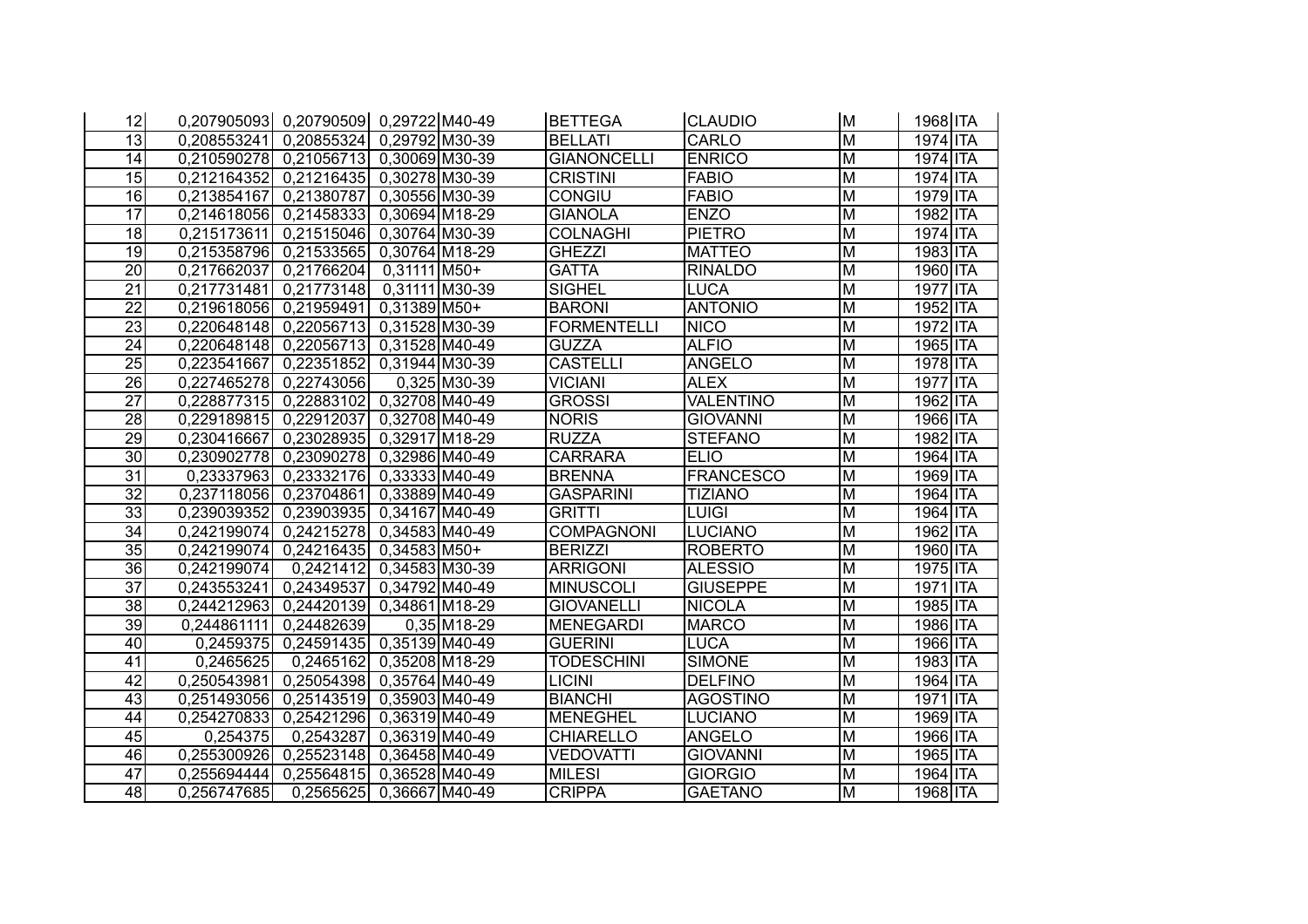| 49              | 0,257384259 0,25738426 0,36736 M30-39 |                            |                |              | <b>MARIOTTI</b>   | <b>CHRISTIAN</b>      | lм                      | 1974 SUI |
|-----------------|---------------------------------------|----------------------------|----------------|--------------|-------------------|-----------------------|-------------------------|----------|
| $\overline{50}$ | 0,257395833 0,25734954                |                            | 0.36806 M30-39 |              | <b>COCCAGLIO</b>  | <b>DANILO</b>         | $\overline{M}$          | 1973 ITA |
| $\overline{51}$ | 0,258414352                           | 0,25825231                 | 0,36944 M40-49 |              | <b>MAFFEIS</b>    | <b>IVAN</b>           | M                       | 1971 ITA |
| 52              | 0,26037037                            | 0,26032407                 | 0.37222 M40-49 |              | <b>DOZIO</b>      | <b>LUIGI</b>          | $\overline{M}$          | 1968 ITA |
| $\overline{53}$ | 0,26119213                            | 0,26101852                 | 0.37292 M18-29 |              | <b>OCCHI</b>      | <b>MARTINO</b>        | $\overline{M}$          | 1982 ITA |
| 54              | 0,263831019                           | 0,26378472                 | 0,37708 M30-39 |              | <b>CARRARA</b>    | <b>ANGELO</b>         | $\overline{\mathsf{M}}$ | 1975 ITA |
| 55              | 0,264328704                           | 0,26425926                 | 0,37778 M40-49 |              | <b>BERETTA</b>    | <b>ROBERTO</b>        | $\overline{M}$          | 1970 ITA |
| $\overline{56}$ | 0,265104167                           | 0,26501157                 | 0.37847 M30-39 |              | <b>SIGISMONDI</b> | <b>MAURIZIO</b>       | $\overline{\mathsf{M}}$ | 1975 ITA |
| $\overline{57}$ | 0,266979167                           | 0,26685185                 | $0,38125$ M50+ |              | <b>GOTTARDI</b>   | <b>LUCIANO RENATO</b> | $\overline{\mathsf{M}}$ | 1958 ITA |
| $\overline{58}$ | 0,268993056                           | 0,26888889                 | 0.38403 M40-49 |              | <b>BRIGATI</b>    | <b>FAUSTO</b>         | $\overline{M}$          | 1967 ITA |
| 59              | 0,269039352                           | 0,26891204                 | 0.38403 M40-49 |              | <b>BONANSEA</b>   | <b>ENRICO</b>         | $\overline{\mathsf{M}}$ | 1966 ITA |
| 60              | 0,269826389                           | 0,26971065                 | 0,38542 M40-49 |              | <b>TONIDANDEL</b> | <b>MICHELE</b>        | $\overline{\mathsf{M}}$ | 1969 ITA |
| 61              | 0.271527778                           | 0,27142361                 | 0.38819 M30-39 |              | <b>DEPETRIS</b>   | <b>GIACOMO</b>        | $\overline{\mathsf{M}}$ | 1972 ITA |
| 62              | 0,272696759                           | 0,27256944                 | 0,38958 M40-49 |              | DE ALESSANDRI     | <b>ANDREA</b>         | $\overline{\mathsf{M}}$ | 1966 ITA |
| 63              | 0,272696759                           | 0,27261574                 | 0,38958 M30-39 |              | <b>SABA</b>       | <b>NICOLA</b>         | M                       | 1976 ITA |
| 64              | 0,27275463                            | 0,27262731                 | $0,38958$ M50+ |              | <b>COTTURA</b>    | <b>PIERANGELO</b>     | $\overline{M}$          | 1960 ITA |
| 65              | 0,274328704                           | 0,27412037                 | 0.39167 M18-29 |              | <b>PILONI</b>     | <b>MARCO</b>          | $\overline{\mathsf{M}}$ | 1982 ITA |
| 66              | 0,274907407                           | 0,27479167                 | 0,39306 M30-39 |              | <b>FEDEL</b>      | <b>MANUEL</b>         | $\overline{\mathsf{M}}$ | 1978 ITA |
| 67              | 0.279027778                           | 0,27888889                 | 0.39861 M40-49 |              | <b>GIRELLI</b>    | <b>GUERRINO</b>       | $\overline{M}$          | 1962 ITA |
| 68              | 0,279525463 0,27952546                |                            | 0.39931M40-49  |              | <b>BERTARINI</b>  | <b>ANDREA</b>         | $\overline{\mathsf{M}}$ | 1971 ITA |
| 69              | 0,279525463                           | 0,2794213                  | 0.39931 M30-39 |              | <b>STEFANUTO</b>  | <b>MARCO</b>          | M                       | 1974 ITA |
| 70              | 0.280034722                           | 0,27983796                 |                | $0,4$ M40-49 | <b>FASANI</b>     | <b>GIORDANO</b>       | M                       | 1969 ITA |
| $\overline{71}$ | 0,280694444 0,28059028                |                            | 0,40069M30-39  |              | <b>ZULLATO</b>    | <b>IVANO</b>          | M                       | 1973 ITA |
| 72              | 0,282106481                           | $\boxed{0,28189815}$       | 0,40278M18-29  |              | <b>VILLA</b>      | <b>LUCA</b>           | M                       | 1982 ITA |
| 73              | 0.282905093                           | 0,28284722                 | 0,40417 M30-39 |              | <b>NEGANOV</b>    | <b>MAXIM</b>          | M                       | 1981 ITA |
| $\overline{74}$ |                                       | 0,28625 0,28604167         | 0.40903 M30-39 |              | <b>PROSERPIO</b>  | CARLO                 | $\overline{\mathsf{M}}$ | 1975 ITA |
| $\overline{75}$ | 0,286875                              | 0,28684028                 | 0,40972M30-39  |              | <b>CHIARINI</b>   | <b>CLAUDIO</b>        | $\overline{M}$          | 1975 ITA |
| 76              | 0,288449074                           | 0,28829861                 | 0,41181 M40-49 |              | <b>PAROLARI</b>   | <b>DELIO</b>          | M                       | 1964 ITA |
| $\overline{77}$ | 0,295486111                           | 0,29534722                 | 0.42222 M30-39 |              | <b>CONTESSI</b>   | <b>SERGIO</b>         | $\overline{\mathsf{M}}$ | 1975 ITA |
| $\overline{78}$ | 0,295868056                           | 0,29578704                 | 0,42292 M40-49 |              | <b>PEDRAZZOLI</b> | <b>VITTORIO</b>       | $\overline{\mathsf{M}}$ | 1966 ITA |
| $\overline{79}$ | 0,297673611                           | 0,29751157                 |                | $0,425$ M50+ | <b>CAMERIERI</b>  | <b>GIUSEPPE</b>       | $\overline{\mathsf{M}}$ | 1951 ITA |
| 80              | 0,297719907                           | 0,29768519                 |                | $0.425$ M50+ | <b>CASTELLI</b>   | <b>GEROLAMO</b>       | $\overline{M}$          | 1950 ITA |
| $\overline{81}$ | 0,298356481                           | 0,29824074                 | 0,42639 M40-49 |              | <b>BONASSI</b>    | <b>ALBERTO</b>        | $\overline{M}$          | 1962 ITA |
| $\overline{82}$ | 0,301678241                           | 0,30149306  0,43125 M30-39 |                |              | <b>CASPANI</b>    | <b>FABRIZIO</b>       | $\overline{M}$          | 1978 ITA |
| $\overline{83}$ | 0,301724537                           | 0,30155093                 | 0.43125 M40-49 |              | <b>BORDONI</b>    | PAOLO CARLO           | $\overline{M}$          | 1964 ITA |
| 84              | 0,301736111                           | 0,30155093                 | 0,43125 M30-39 |              | <b>MOSCONI</b>    | <b>PATRICK</b>        | $\overline{M}$          | 1979 ITA |
| 85              | 0.301736111                           | 0,3015625                  | 0.43125 M40-49 |              | <b>GIUDICE</b>    | <b>CLAUDIO SIMONE</b> | M                       | 1967 ITA |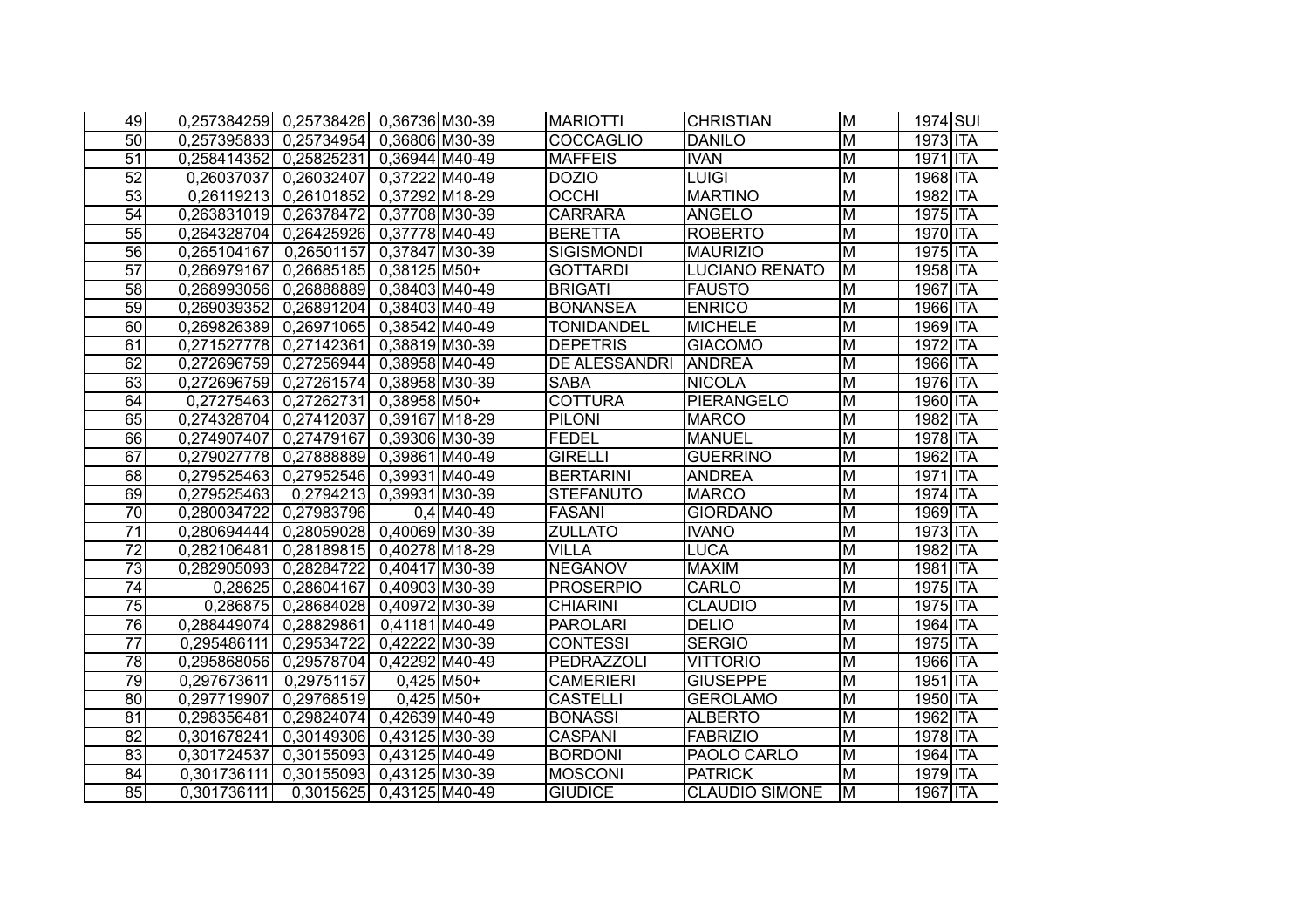| 86              | 0,302071759 0,30196759 0,43125 M40-49 |                          |                          | <b>SORLINI</b>    | PIERLUIGI             | M                       | 1969 ITA |
|-----------------|---------------------------------------|--------------------------|--------------------------|-------------------|-----------------------|-------------------------|----------|
| $\overline{87}$ | 0,302777778 0,30262731                |                          | 0.43264 M50+             | <b>ARRIGONI</b>   | <b>PIERO</b>          | $\overline{\mathsf{M}}$ | 1958 ITA |
| $\overline{88}$ | 0,3078125                             | 0,3078125 0,43958 M18-29 |                          | <b>GREGORI</b>    | <b>ANDREA</b>         | $\overline{M}$          | 1991 SUI |
| 89              | 0.308657407                           | 0,30853009               | 0.44097 M40-49           | <b>GIRONI</b>     | <b>ANDREA</b>         | M                       | 1967 ITA |
| $\overline{90}$ | 0,312141204                           | $\overline{0,312}03704$  | 0,44583 M40-49           | <b>TONINI</b>     | <b>ALBERTO</b>        | $\overline{M}$          | 1968 ITA |
| $\overline{91}$ | $0,314502315$ 0.31435185              |                          | 0.44931 M50+             | <b>VENTURA</b>    | <b>GIUSEPPE</b>       | $\overline{M}$          | 1961 ITA |
| $\overline{92}$ | 0,314652778 0,31445602                |                          | 0.44931 M40-49           | <b>OLMI</b>       | <b>MAURIZIO</b>       | M                       | 1964 ITA |
| 93              | 0,315335648                           | 0,3152662                | $0,45069$ M50+           | <b>AGNOLETTI</b>  | <b>LAMBERTO</b>       | $\overline{M}$          | 1953 ITA |
| 94              | 0,320289352 0,32012731                |                          | $0.45764 \, \text{M}50+$ | <b>BONIOTTI</b>   | <b>SILVANO</b>        | $\overline{M}$          | 1960 ITA |
| 95              | 0,320833333                           | 0,32077546               | $0.45833 \mid M50+$      | <b>MOIA</b>       | <b>FAUSTO LUCIANO</b> | M                       | 1948 ITA |
| 96              | 0,320868056                           | 0,3206713                | $0,45833 \mid M50+$      | <b>BETTOLI</b>    | <b>SABATINO</b>       | M                       | 1958 ITA |
| $\overline{97}$ | 0,326469907 0,32633102 0,46667 M40-49 |                          |                          | <b>OVAHID</b>     | ABDALLAH              | M                       | 1962 ITA |
| 98              | 0,328090278                           | 0,32792824               | 0.46875 M30-39           | <b>PEDERSINI</b>  | <b>ALESSANDRO</b>     | M                       | 1974 ITA |
| 99              | 0,329340278 0,32934028 0,47083 M30-39 |                          |                          | <b>RIZZI</b>      | LUCIO                 | M                       | 1972 ITA |
| 100             | 0,329525463 0,32943287                |                          | 0.47083M30-39            | <b>PIOVACCARI</b> | <b>FABIO</b>          | M                       | 1974 ITA |
| 101             | 0,330520833                           | 0,33032407               | 0.47222 M40-49           | <b>GRECO</b>      | <b>TOMASO</b>         | M                       | 1971 ITA |
| 102             | 0,330555556                           | 0,33032407               | 0,47222 M30-39           | <b>RAVASIO</b>    | <b>MARCELLO</b>       | M                       | 1975 ITA |
| 103             | 0,330914352 0,33081019                |                          | 0,47292M18-29            | <b>BARBERIS</b>   | <b>GIOVANNI</b>       | M                       | 1986 ITA |
| 104             | 0,331238426                           | 0,33106481               | $0.47292$ M50+           | <b>GIULIVI</b>    | <b>ARNALDO</b>        | M                       | 1954 ITA |
| 105             | 0,333078704 0,33300926                |                          | 0,47569 M40-49           | <b>PAJOLA</b>     | <b>BRUNO</b>          | M                       | 1968 ITA |
| 106             | 0,333217593 0,33300926                |                          | 0,47569 M30-39           | <b>SALVO</b>      | <b>ROBERTO</b>        | M                       | 1972 ITA |
| 107             | 0,333368056                           | 0,33319444               | 0.47639 M30-39           | LAGORIO           | <b>ALDO</b>           | M                       | 1977 ITA |
| 108             | 0,33337963                            | 0,33320602               | 0.47639 M40-49           | <b>ALBINI</b>     | <b>STEFANO</b>        | M                       | 1969 ITA |
| 109             | 0,334664352                           | 0.33459491               | 0.47778 M40-49           | <b>GIARDINI</b>   | <b>GIOVANNI</b>       | M                       | 1966 ITA |
| 110             | 0,335358796                           | 0,33525463               | $0,47917$ M50+           | <b>PANZERI</b>    | LORENZO               | M                       | 1960 ITA |
| 111             | 0,33537037                            | 0,33537037               | 0.47917 M40-49           | <b>BIFFI</b>      | <b>GIANPAOLO</b>      | M                       | 1968 ITA |
| 112             | 0,34193287                            | 0,34175926               | 0.48819M30-39            | <b>DANI</b>       | <b>GIULIANO</b>       | M                       | 1972 ITA |
| 113             | 0,342384259                           | 0,34221065               | 0,48889 M40-49           | <b>INVERARDI</b>  | <b>GIOVANNI</b>       | M                       | 1966 ITA |
| 114             | 0,348414352                           | 0,34825231               | 0,49792 M40-49           | <b>ANTONELLI</b>  | <b>PAOLO</b>          | M                       | 1964 ITA |
| 115             | 0,348414352                           | 0,34822917               | 0.49792 M50+             | <b>AMBROSINI</b>  | <b>SERGIO</b>         | M                       | 1961 ITA |
| 116             | 0,348414352                           | 0.34824074               | 0,49792 M40-49           | <b>SBARAINI</b>   | <b>ROBERTO</b>        | M                       | 1963 ITA |
| 117             | 0,348414352                           | 0,34828704               | 0.49792M18-29            | <b>MARTA</b>      | <b>STEFANO</b>        | M                       | 1985 ITA |

MARATONA F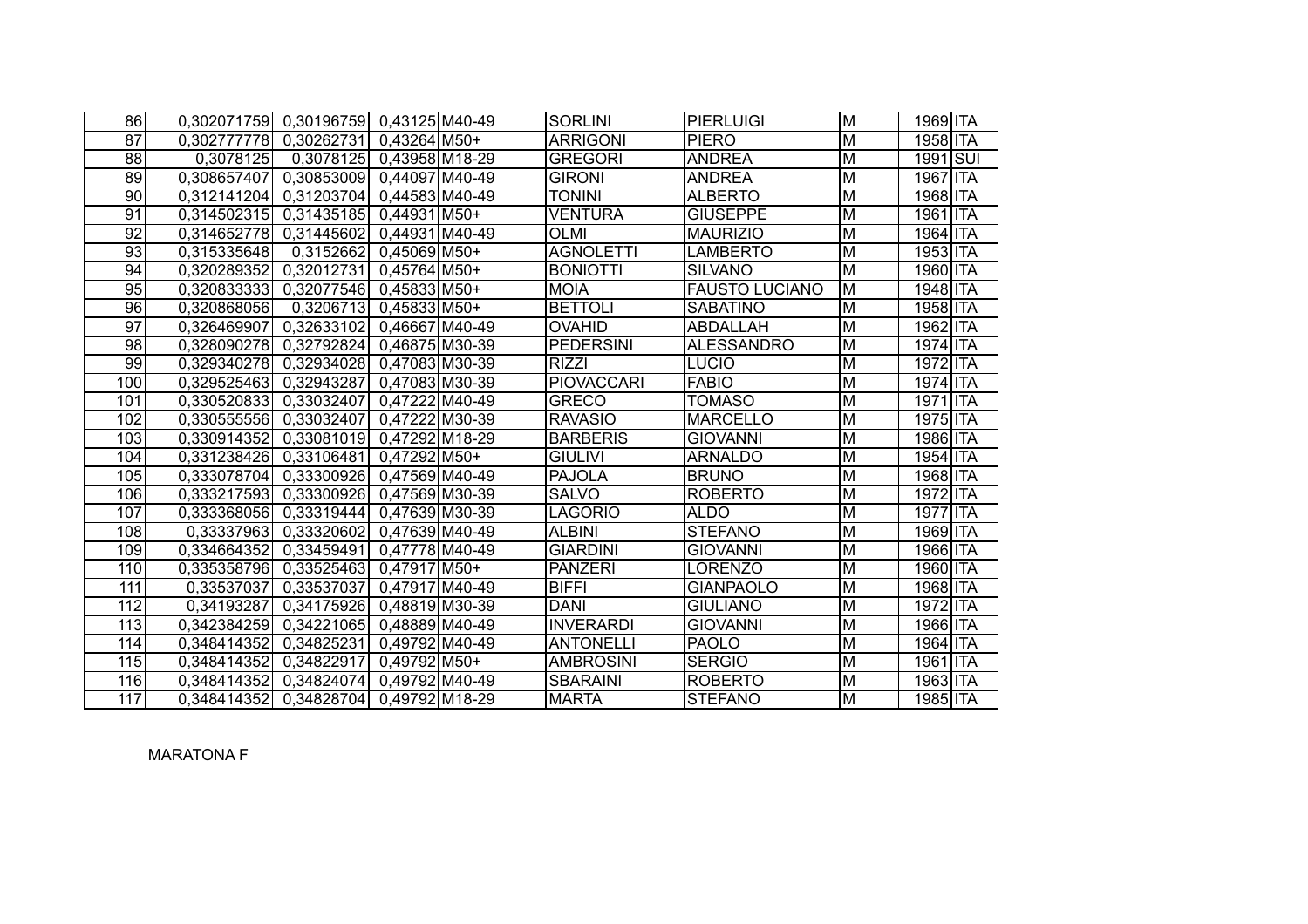| <b>Arrivo</b>  | <b>Tempo Finale</b> | <b>Real Time</b>          | <b>minKm</b>           | Categoria 1     | Cognome             | Nome              | <b>Sesso</b> | lAnno    | Naz.     |
|----------------|---------------------|---------------------------|------------------------|-----------------|---------------------|-------------------|--------------|----------|----------|
|                |                     | 0.218761574 0.21873843    |                        | $0,3125$ F40-49 | <b>BRIZIO</b>       | <b>EMANUELA</b>   |              | 1968 ITA |          |
| $\overline{2}$ | 0,246157407         | 0,24615741                | 0,35139 F30-39         |                 | <b>GALESI</b>       | <b>EMANUELA</b>   |              | 1973 ITA |          |
| 3              | 0.25                | 0,24998843 0,35694 F40-49 |                        |                 | <b>TIRABOSCHI</b>   | <b>CAROLINA</b>   |              | 1971 ITA |          |
| 4              | 0,26875             | 0.26871528                | 0,38403 F40-49         |                 | <b>DOMINI</b>       | <b>FRANCESCA</b>  |              | 1967 ITA |          |
| 5              | 0,27875             |                           | 0,27875 0,39792 F30-39 |                 | <b>MORÈ</b>         | ROSSANA           |              | 1972 ITA |          |
| $6 \mid$       | 0,282627315         | 0.28262731                | $0,40347$ F50+         |                 | <b>CORRADINI</b>    | <b>MARIA RITA</b> |              | 1961 ITA |          |
|                | 0.299652778         | 0,29961806 0,42778 F30-39 |                        |                 | <b>BRUNO FRANCO</b> | <b>MONICA</b>     |              | 1972 ITA |          |
| 8 <sup>1</sup> | 0,313275463         | 0,31326389 0,44722 F40-49 |                        |                 | <b>DAGNINO</b>      | <b>ROSSANA</b>    |              | 1971 ITA |          |
| 9              | 0.332916667         | 0,33287037                | 0,47569 F40-49         |                 | <b>GEORGI</b>       | HEIDI             |              |          | 1963 GER |
| 10             | 0,347199074         | 0.34717593                | 0.49583 F30-39         |                 | <b>CHIAPPA</b>      | <b>SILVIA</b>     |              | 1972 ITA |          |
| 11             | 0,366168981         | 0,36616898 0,52292 F40-49 |                        |                 | <b>LITTERST</b>     | KATHRIN           |              |          | 1970 GER |
| 12             | 0,370428241         | 0,37042824 0,52917 F40-49 |                        |                 | <b>PERON</b>        | <b>ROBERTA</b>    |              | 1967 ITA |          |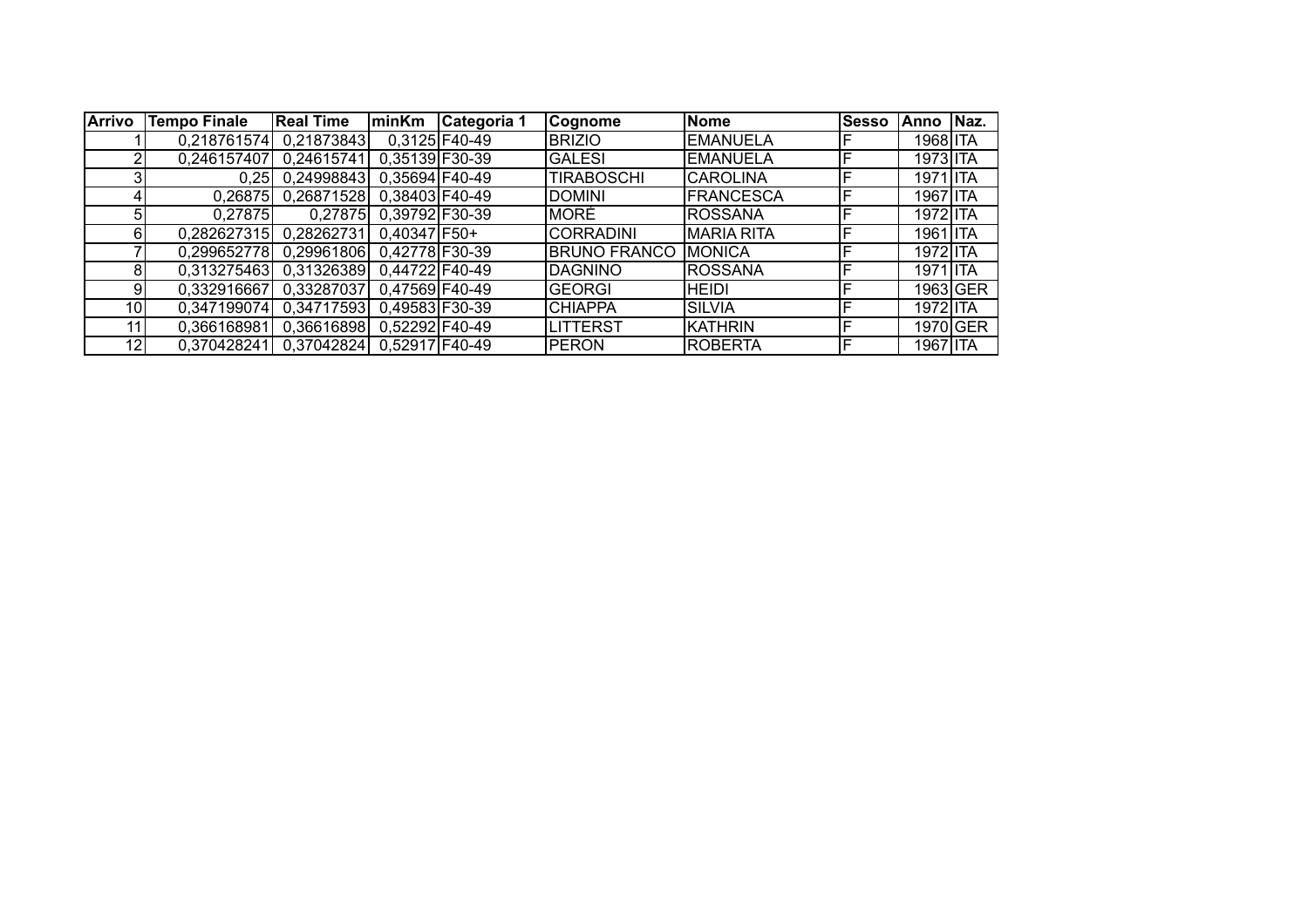| <b>Società</b>             | <b>Pont de Galina</b> |  |
|----------------------------|-----------------------|--|
| <b>OSA VALMADRERA</b>      | 0:56:25               |  |
| <b>VALETUDO SKYRUNNING</b> | 0:56:26               |  |
| <b>SPORTIVA LANZADA</b>    | 0:56:43               |  |
| <b>GS ALTITUDE</b>         | 0:57:30               |  |
| <b>TEAM VALTELLINA ASD</b> | 0:58:34               |  |
| <b>TEAM VALTELLINA ASD</b> | 0:58:56               |  |
| <b>TEAM VALTELLINA ASD</b> | 0:59:28               |  |
| <b>ATLETICA PARATICO</b>   | 0:58:33               |  |
| ATL. ALTA VALTELLINA       | 1:00:33               |  |
| <b>AS PREMANA</b>          | 0:59:51               |  |
| ATL. ALTA VALTELLINA       | 1:00:30               |  |
| <b>GS PAVIONE</b>          | 1:00:41               |  |
| <b>TEAM VALTELLINA ASD</b> | 1:01:54               |  |
| <b>ASD CASTELRAIDER</b>    | 1:03:07               |  |
| <b>FELTER SPORT</b>        | 1:00:48               |  |
| <b>TEAM VALTELLINA ASD</b> | 1:05:13               |  |
|                            | 1:00:49               |  |
| <b>SPORTIVA LANZADA</b>    | 1:02:30               |  |
| ATL. ALTA VALTELLINA       | 1:05:28               |  |
| <b>SCAIS 3038</b>          | 1:04:57               |  |
| <b>US MALONNO</b>          | 1:03:15               |  |
| ATL. ALTA VALTELLINA       | 1:05:22               |  |
| <b>US MALONNO</b>          | 1:06:52               |  |
| ATL. ALTA VALTELLINA       | 1:04:36               |  |
| <b>AS PREMANA</b>          | 1:05:24               |  |
| <b>TEAM VALTELLINA ASD</b> | 1:06:55               |  |
| <b>AS PREMANA</b>          | 1:08:12               |  |
| <b>IZ SKYRACING</b>        | 1:05:53               |  |
| <b>US MALONNO</b>          | 1:06:52               |  |
| <b>AS PREMANA</b>          | 1:07:37               |  |
| <b>OSA VALMADRERA</b>      | 1:10:02               |  |
| <b>AS PREMANA</b>          | 1:08:09               |  |
| <b>US MALONNO</b>          | 1:09:48               |  |
| <b>US MALONNO</b>          | 1:08:39               |  |
| <b>US MALONNO</b>          | 1:08:39               |  |
| <b>OSA VALMADRERA</b>      | 1:06:58               |  |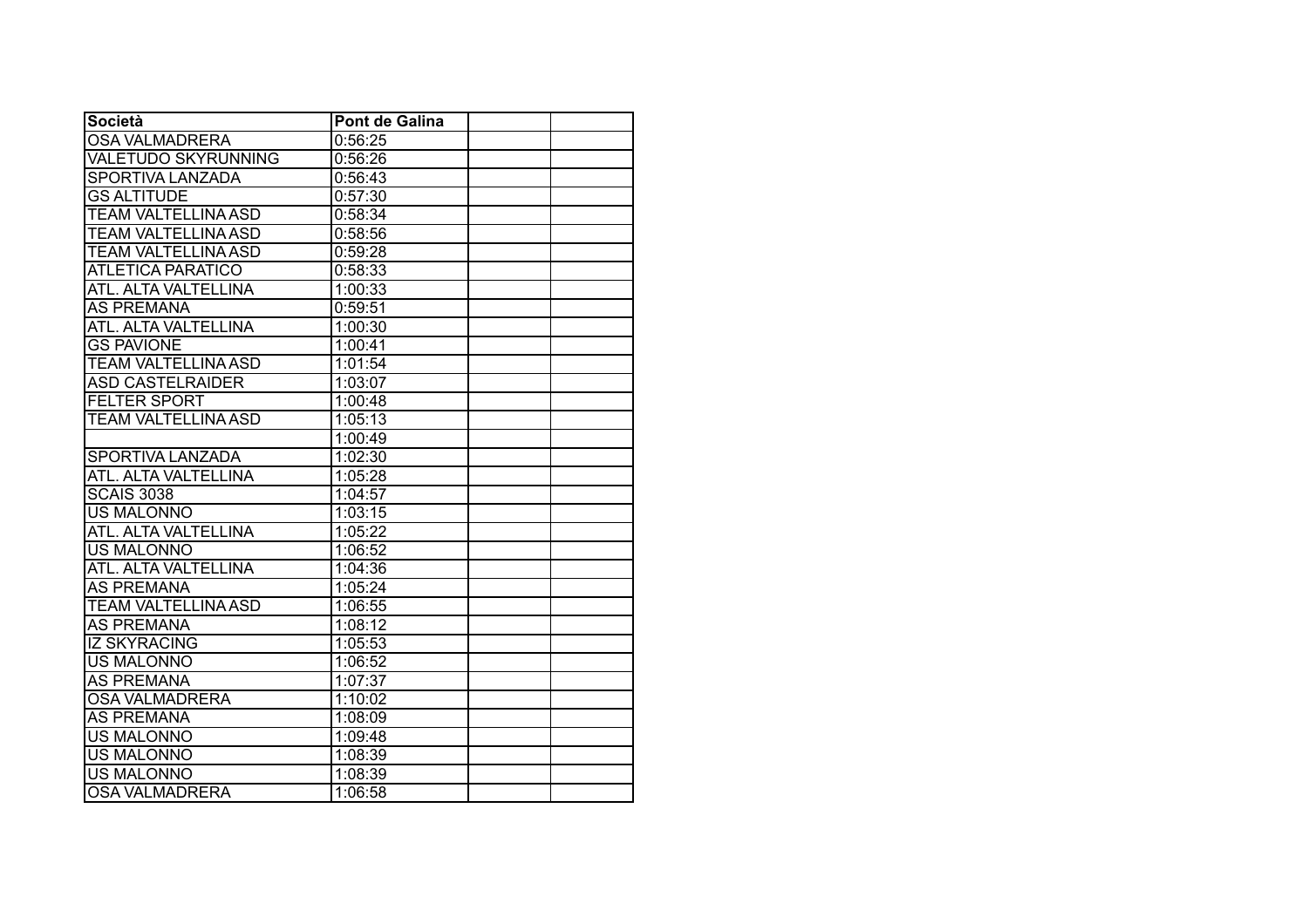| <b>TEAM VALTELLINA ASD</b>   | 1:08:15 |  |
|------------------------------|---------|--|
| <b>US SELLERO</b>            | 1:08:16 |  |
| ADM PONTE IN VALT.           | 1:07:38 |  |
|                              | 1:08:55 |  |
| 2002 MARATHON                | 1:07:23 |  |
| <b>AS PREMANA</b>            | 1:11:53 |  |
| POLISPORT.ALBOSAGGIA         | 1:10:35 |  |
| <b>US MALONNO</b>            | 1:08:30 |  |
| <b>AS CIMBERGO</b>           | 1:10:05 |  |
| <b>US MALONNO</b>            | 1:11:50 |  |
| <b>TEAM VALTELLINA ASD</b>   | 1:10:35 |  |
| <b>AS PREMANA</b>            | 1:10:37 |  |
| <b>IZ SKYRACING</b>          | 1:14:26 |  |
| <b>US MALONNO</b>            | 1:14:49 |  |
| <b>GRUPPO SPORT. PADICE</b>  | 1:12:24 |  |
| <b>TEAM VALTELLINA ASD</b>   | 1:14:34 |  |
| <b>GLI SKIPAZZI</b>          | 1:15:42 |  |
| <b>CASAZZA</b>               | 1:15:12 |  |
| <b>AS PREMANA</b>            | 1:13:11 |  |
| <b>SPORT RACE VALTELLINA</b> | 1:10:40 |  |
| C.S.G. GALLENO M.T.B.        | 1:18:49 |  |
|                              | 1:14:49 |  |
| <b>AS LANZADA</b>            | 1:13:20 |  |
| <b>AS PREMANA</b>            | 1:15:54 |  |
| C.S.G. GALLENO M.T.B.        | 1:18:49 |  |
|                              | 1:16:41 |  |
| <b>TEAM VALTELLINA ASD</b>   | 1:14:33 |  |
|                              | 1:14:27 |  |
| <b>IZ SKYRACING</b>          | 1:14:37 |  |
|                              | 1:15:54 |  |
|                              | 1:14:27 |  |
| <b>GSD EUROBIKE CREM.</b>    | 1:15:00 |  |
|                              | 1:17:17 |  |
| <b>OSA VALMADRERA</b>        | 1:17:20 |  |
| <b>PT SKYRUNNING</b>         | 1:24:52 |  |
|                              | 1:17:19 |  |
|                              | 1:17:01 |  |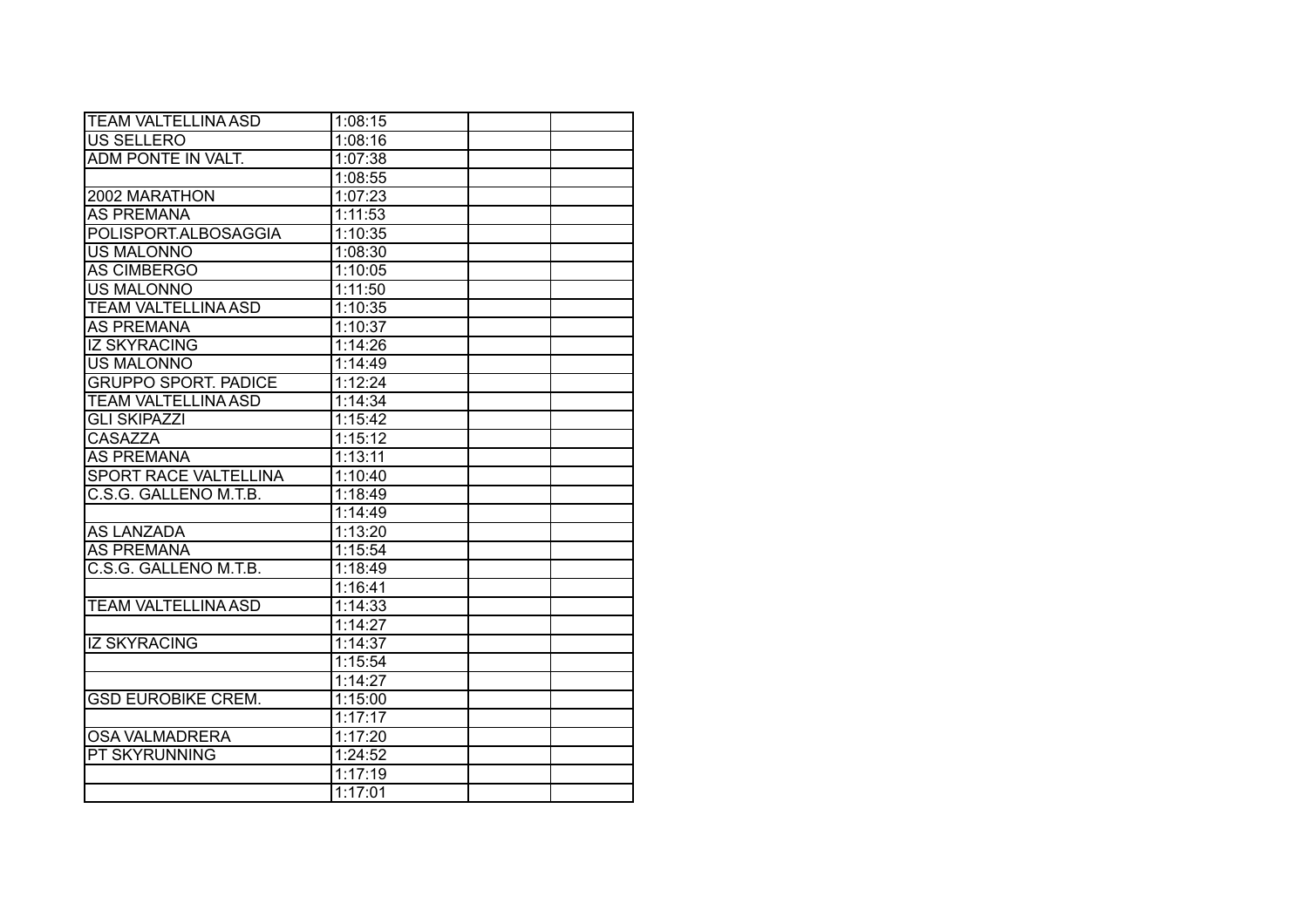|                              | 1:18:54 |  |
|------------------------------|---------|--|
| ATL. CHIARI 1964 LIB.        | 1:13:46 |  |
| <b>SPORT RACE VALTELLINA</b> | 1:21:11 |  |
|                              | 1:18:33 |  |
| <b>IZ SKYRACING</b>          | 1:18:50 |  |
| <b>ASD CORRINTIME</b>        | 1:16:23 |  |
| <b>BROGIOLI SPORT</b>        | 1:17:15 |  |
|                              | 1:15:53 |  |
|                              | 1:18:56 |  |
| PT SKYRUNNING                | 1:15:15 |  |
|                              | 1:17:49 |  |
| <b>US MALONNO</b>            | 1:23:09 |  |
| ATL. PARATICO                | 1:24:12 |  |
| <b>US PARATICO</b>           | 1:24:13 |  |
| <b>ATLETICA EDEN 77</b>      | 1:16:11 |  |
| <b>US BORMESE ALETICA</b>    | 1:20:09 |  |
| <b>SAG GORDOLA</b>           | 1:23:13 |  |
| PT SKYRUNNING                | 1:23:55 |  |
|                              | 1:23:08 |  |
| POL. VALLE ADAME             | 1:20:32 |  |
| <b>CASAZZA</b>               | 1:24:00 |  |
| <b>ADAMELLO SKI TEAM</b>     | 1:22:43 |  |
| ASD FO DI PE                 | 1:25:09 |  |
| <b>SPORT RACE VALTELLINA</b> | 1:26:13 |  |
|                              | 1:27:27 |  |
| <b>ATLETICA CASAZZA</b>      | 1:22:29 |  |
| ATL. FRANCIACORTA            | 1:30:23 |  |
| ATL. LAGO SEGRINO            | 1:27:24 |  |
| ATLETICA VALLECAMONICA       | 1:29:03 |  |
| <b>BRESCIA MARATHON</b>      | 1:26:51 |  |
| <b>SPORTIVA LANZADA</b>      | 1:31:04 |  |
| POL. PAGNONA                 | 1:26:02 |  |
| POLISPORTIA EDOLESE          | 1:21:49 |  |
| <b>GS BANCARI ROMANI</b>     | 1:22:53 |  |
| ATL. CHIARI 1964 LIB.        | 1:28:19 |  |
| <b>TEAM VALTELLINA ASD</b>   | 1:30:30 |  |
|                              | 1:30:37 |  |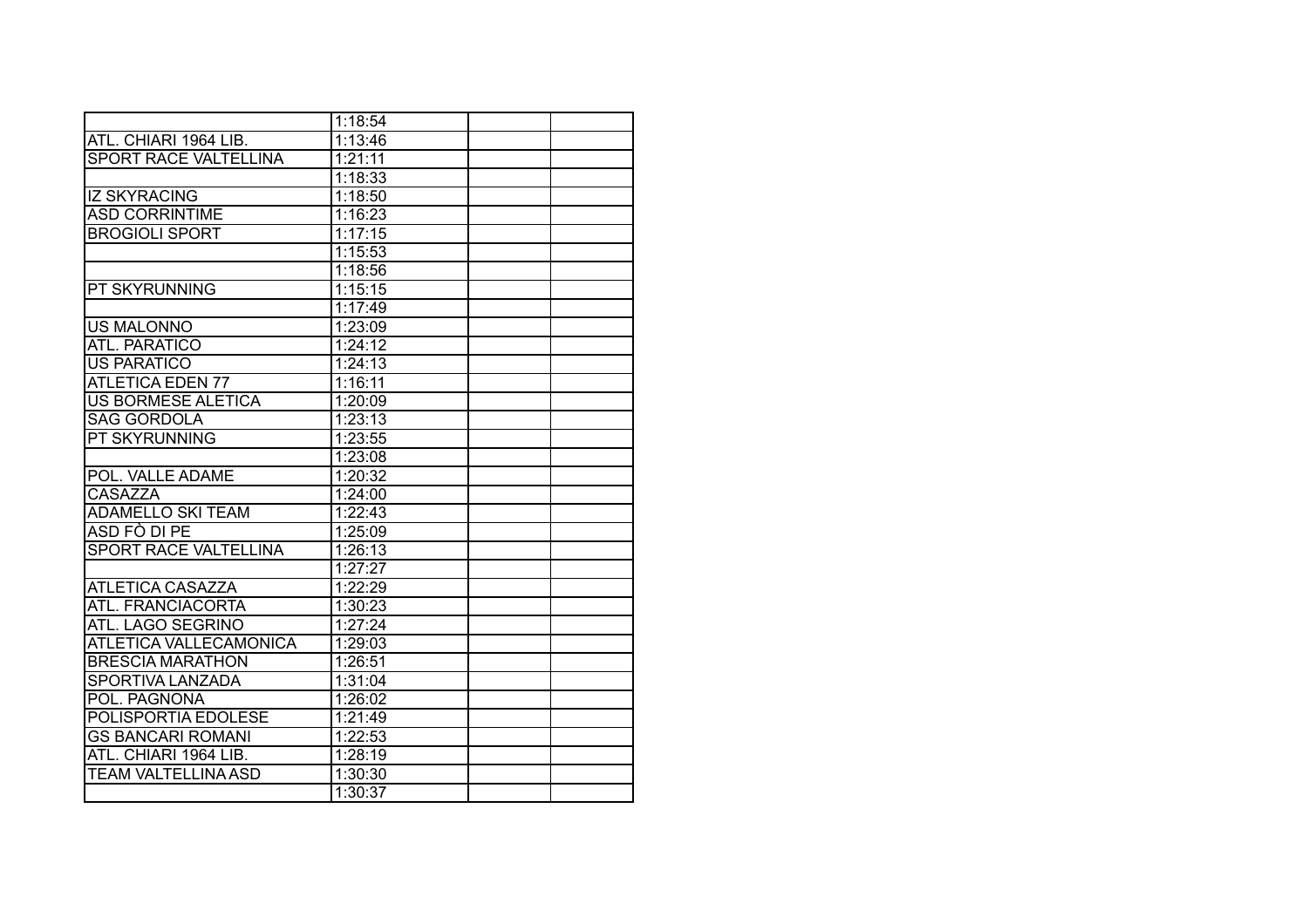|                              | 1:17:04 |  |
|------------------------------|---------|--|
| <b>US PARATICO</b>           | 1:30:07 |  |
| <b>ATL. BRESCIA MARATHON</b> | 1:33:24 |  |
| <b>IZ SKYRACING</b>          | 1:26:34 |  |
|                              | 1:31:44 |  |
|                              | 1:27:23 |  |
|                              | 1:30:36 |  |
| <b>MARATHON CREMONA</b>      | 1:34:24 |  |
| <b>US MALONNO</b>            | 1:30:34 |  |
| <b>MARATHON CREMONA</b>      | 1:30:17 |  |
| POLISPORTIVA PAGNONA         | 1:30:32 |  |
| <b>3C CORR. CREMONESI</b>    | 1:24:02 |  |
| ATL. PARATICO                | 1:23:22 |  |
| <b>SCAIS 3038</b>            | 1:32:08 |  |
| <b>TOMMY SPORT</b>           | 1:28:31 |  |
| <b>CSI USO CASAGLIA</b>      | 1:34:14 |  |
|                              | 1:29:58 |  |
|                              | 1:29:58 |  |
|                              | 1:33:40 |  |
| 2002 MARATHON                | 1:24:54 |  |
|                              | 1:30:05 |  |
| <b>US MALONNO</b>            | 1:37:15 |  |
|                              | 1:34:14 |  |
| <b>GP TALAMONA</b>           | 1:30:34 |  |
| <b>3C CREMONA</b>            | 1:35:13 |  |
|                              | 1:26:03 |  |
|                              | 1:38:41 |  |
| ATL. PARATICO                | 1:33:42 |  |
| <b>ASD CORRINTIME</b>        | 1:41:06 |  |
| <b>ASD BRESCIA MARATON</b>   | 1:21:49 |  |
| SPORTIVA DIL. BAGOLINO       | 1:37:06 |  |
|                              | 1:38:58 |  |
| US LA SPORTIVA BS 397        | 1:44:58 |  |
|                              | 1:47:12 |  |
|                              | 1:37:36 |  |
| <b>US MALONNO</b>            | 1:45:14 |  |
| <b>CLUB DEL MESDI</b>        | 1:45:13 |  |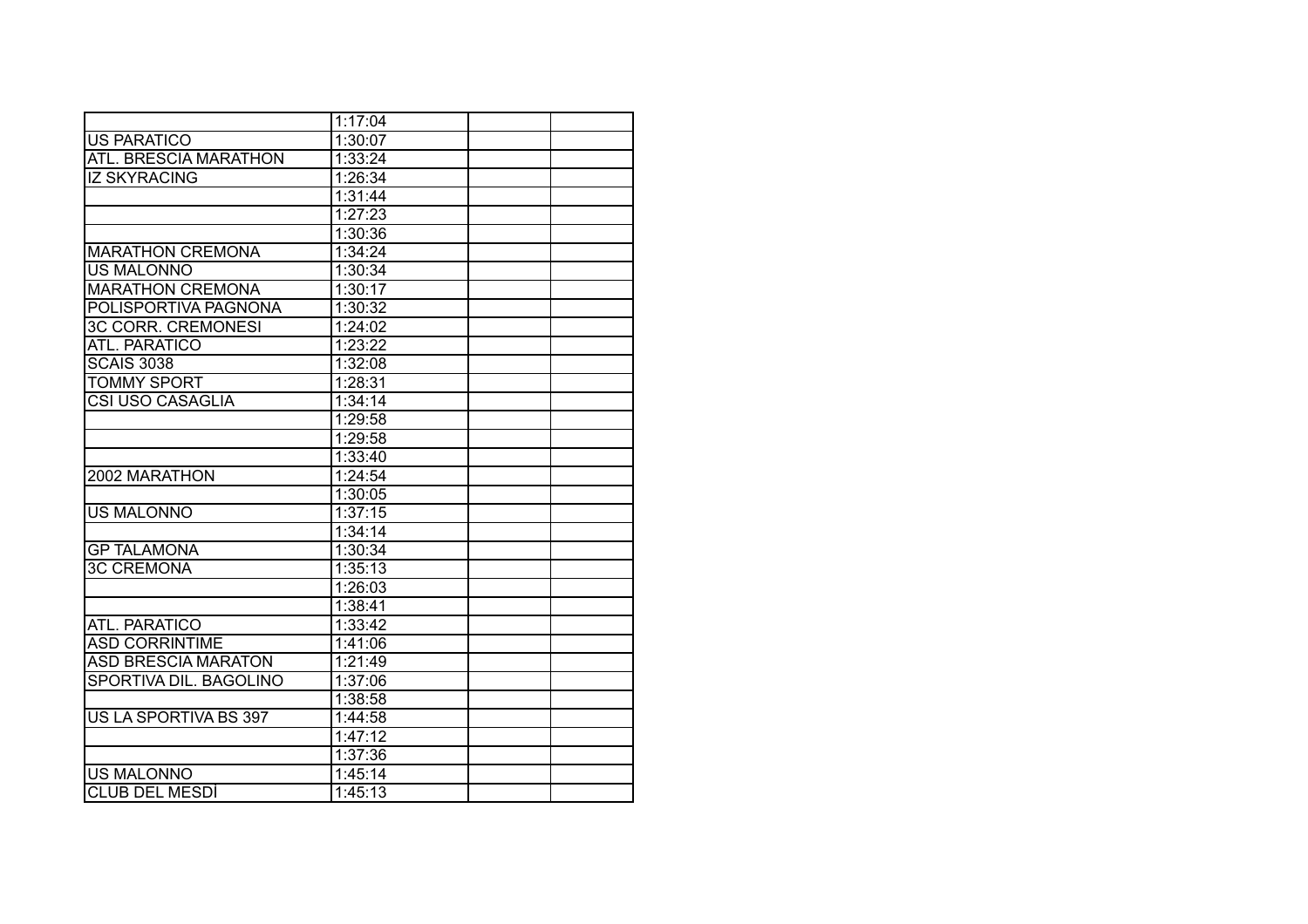| <b>GS BANCARI ROMANI</b> | .1:41:07 |  |
|--------------------------|----------|--|
| <b>OTC COMO</b>          | 1:53:06  |  |

| <b>Società</b>          | Pont de Galina |
|-------------------------|----------------|
| <b>GS ALTITUDE</b>      | 0,051793981    |
| <b>IZ SKYRACING</b>     | 0,052384259    |
| <b>RUNNERS COLICO</b>   | 0,051863426    |
| <b>AS PREMANA</b>       | 0,053854167    |
| <b>FELTER SPORT</b>     | 0,055509259    |
| GR. POD. RUPE MAGNA     | 0.059212963    |
|                         | 0,060081019    |
|                         | 0,067800926    |
| <b>CSI USO CASAGLIA</b> | 0.066215278    |
| ATL. VALLI NON E SOLE   | 0,062592593    |
|                         | 0,067280093    |
|                         | 0,068680556    |
|                         | 0,069108796    |
| <b>GS AVIS OGGIONO</b>  | 0,07224537     |
| <b>US MALONNO</b>       | 0,078969907    |

| <b>Società</b>             | <b>Val Rosa</b>                 | Sellero                       | Piz Tri |
|----------------------------|---------------------------------|-------------------------------|---------|
| <b>GS PAVIONE</b>          | 0,064733796 0,1013079 0,1586806 |                               |         |
| <b>GS ALTITUDE</b>         | 0,066967593 0,1043519 0,1615856 |                               |         |
| <b>US PRIMIERO</b>         | 0,064722222 0,1014236 0,1597338 |                               |         |
| <b>GS ALTITUDE</b>         | 0,066018519 0,1043287 0,1615625 |                               |         |
| ALDO MORO                  |                                 | 0,0646875 0,1018056 0,1623727 |         |
| US ALDO MORO PALUZZA       | 0,065983796 0,1056019 0,1666898 |                               |         |
|                            | 0,067002315 0,1080671 0,1737963 |                               |         |
| <b>VALETUDO SKYRUNNING</b> | 0,070868056 0,1136227 0,1750347 |                               |         |
| ATL. FRANCIACORTA          | 0.067673611 0.1102546 0.176088  |                               |         |
| <b>GS HARTMANN</b>         | 0,066122685 0,1043634 0,1733796 |                               |         |
| <b>FREEZONE</b>            | 0,067685185 0,1102778 0,1771875 |                               |         |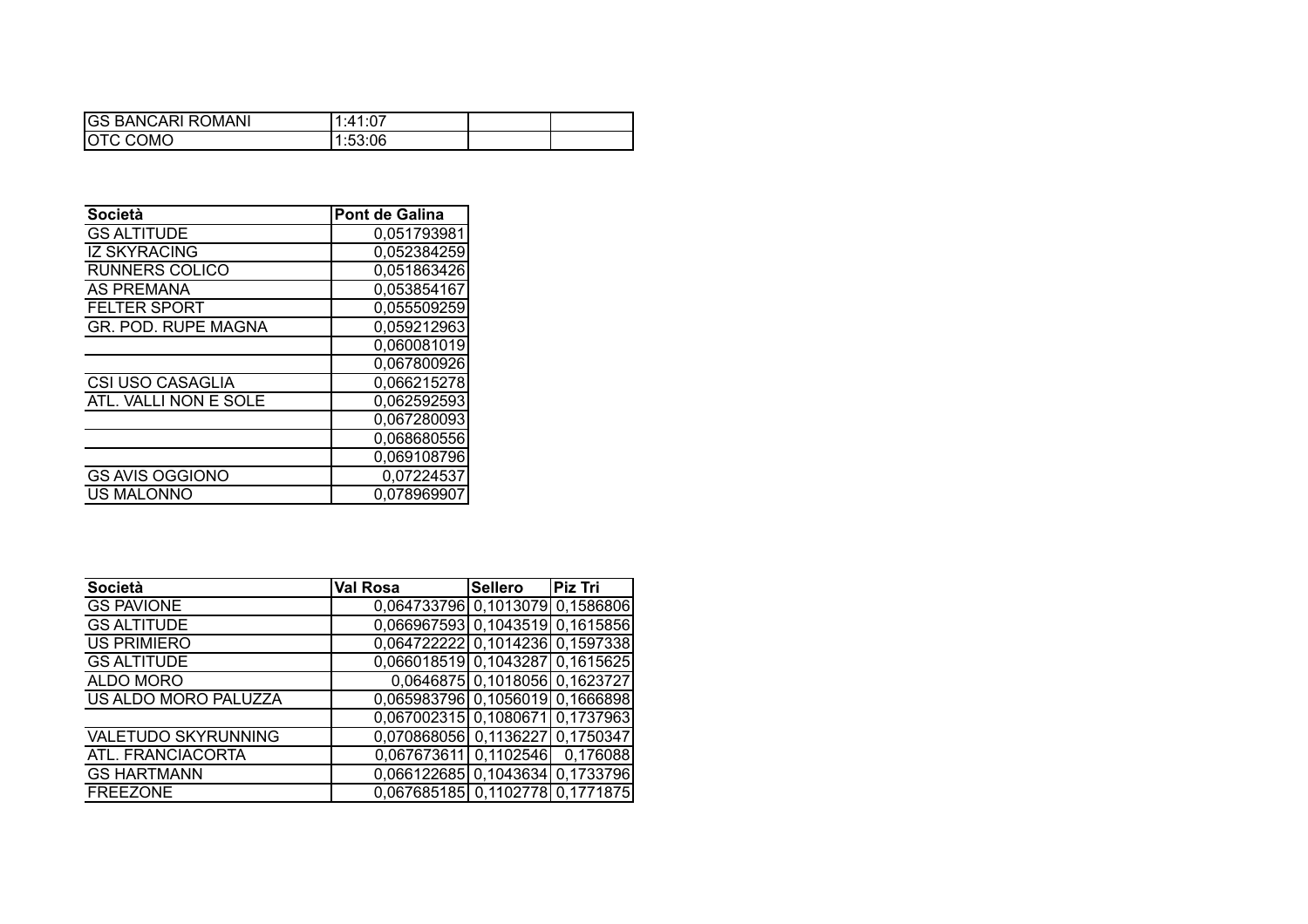| <b>US PRIMIERO</b>           | 0,065023148 0,1052546 0,1820023                                    |                               |  |
|------------------------------|--------------------------------------------------------------------|-------------------------------|--|
| <b>AS PREMANA</b>            | 0,071030093 0,1142824 0,1846875                                    |                               |  |
| <b>TEAM VALTELLINA ASD</b>   | 0,072962963 0,1176157 0,1855671                                    |                               |  |
| <b>NEW ATHL. SULZANO</b>     | 0,07306713 0,1171181 0,1871181                                     |                               |  |
| PT SKYRUNNING                | 0,074351852 0,1175926 0,1886921                                    |                               |  |
| <b>AS PREMANA</b>            |                                                                    | 0,074375 0,1190741 0,1889815  |  |
| <b>CTL 3 ATLETICA</b>        |                                                                    | 0,069375 0,1131713 0,1864583  |  |
| <b>ASD RUNNERS BG</b>        | 0,073055556 0,1176505 0,1907523                                    |                               |  |
| <b>PROMOSPORT V. BS</b>      | 0,075983796  0,120544  0,1906597                                   |                               |  |
| <b>MAI ZEDER TEAM</b>        | 0,075983796 0,1208565 0,1897917                                    |                               |  |
| <b>VALETUDO SKYRUNNING</b>   | 0,078854167 0,1225579 0,1928009                                    |                               |  |
| PODISTICA V. ADAMÈ           | 0,073043981 0,1186343 0,1928819                                    |                               |  |
| PODISTICA V. ADAMÈ           | 0,075972222 0,122419 0,192419                                      |                               |  |
| <b>VALETUDO SKYRUNNING</b>   | 0,07724537 0,1229977 0,1963542                                     |                               |  |
| <b>GS ALTITUDE</b>           |                                                                    |                               |  |
| TEAM VALTELLINA ASD          | 0,075949074 0,1231481 0,1969907<br>0,078159722 0,1258449 0,2006134 |                               |  |
|                              |                                                                    |                               |  |
| <b>GSA SOVERE</b>            | 0,078101852 0,1253472 0,2016898                                    |                               |  |
| ATL. SAN MARCO               | 0,078263889 0,1265046 0,2021412                                    |                               |  |
| FLY UP                       | 0,078865741 0,1229745 0,2018866                                    |                               |  |
|                              |                                                                    | 0,0784375 0,1272338 0,2035648 |  |
| VALETUDO SKYRUNNING          | 0,076423611 0,1253009 0,2069097                                    |                               |  |
| VALETUDO SKYRUNNING          | 0,081215278 0,1292593 0,2067014                                    |                               |  |
| ATL. ALTA VALTELLINA         | 0,075729167 0,1281944 0,213125                                     |                               |  |
| <b>VALETUDO SKYRUNNING</b>   | 0,080833333 0,1309838 0,2126157                                    |                               |  |
|                              | 0,079444444 0,1309028 0,2131019                                    |                               |  |
| <b>SCAIS 3038</b>            | 0,083414352 0,1366088 0,2161458                                    |                               |  |
| <b>US PRIMIERO</b>           |                                                                    | 0,0759375 0,1208449 0,2061921 |  |
| ATL. LEM LONATO              | 0,080925926 0,1335301 0,2170718                                    |                               |  |
| <b>PROMOSPORT VALLI BS</b>   | 0,082534722 0,1355903 0,2161921                                    |                               |  |
| <b>AS PREMANA</b>            | 0,082372685 0,1316435 0,2135417                                    |                               |  |
|                              |                                                                    | 0,078125 0,1250347 0,2102778  |  |
| <b>GP LEGNAMI PELLEGRIN.</b> | 0,084143519 0,1387153 0,2230093                                    |                               |  |
| <b>VALSANA</b>               | 0,084259259 0,1380208 0,2290856                                    |                               |  |
| <b>GS TORREVILLA</b>         | 0,084085648 0,1374537 0,2235648                                    |                               |  |
|                              | 0,083923611 0,1371644 0,2230787                                    |                               |  |
| <b>OSA VALMADRERA</b>        | 0,083634259 0,1384606 0,2264699                                    |                               |  |
| <b>GR. POD. RUPE MAGNA</b>   | 0,081655093 0,1374306 0,2234028                                    |                               |  |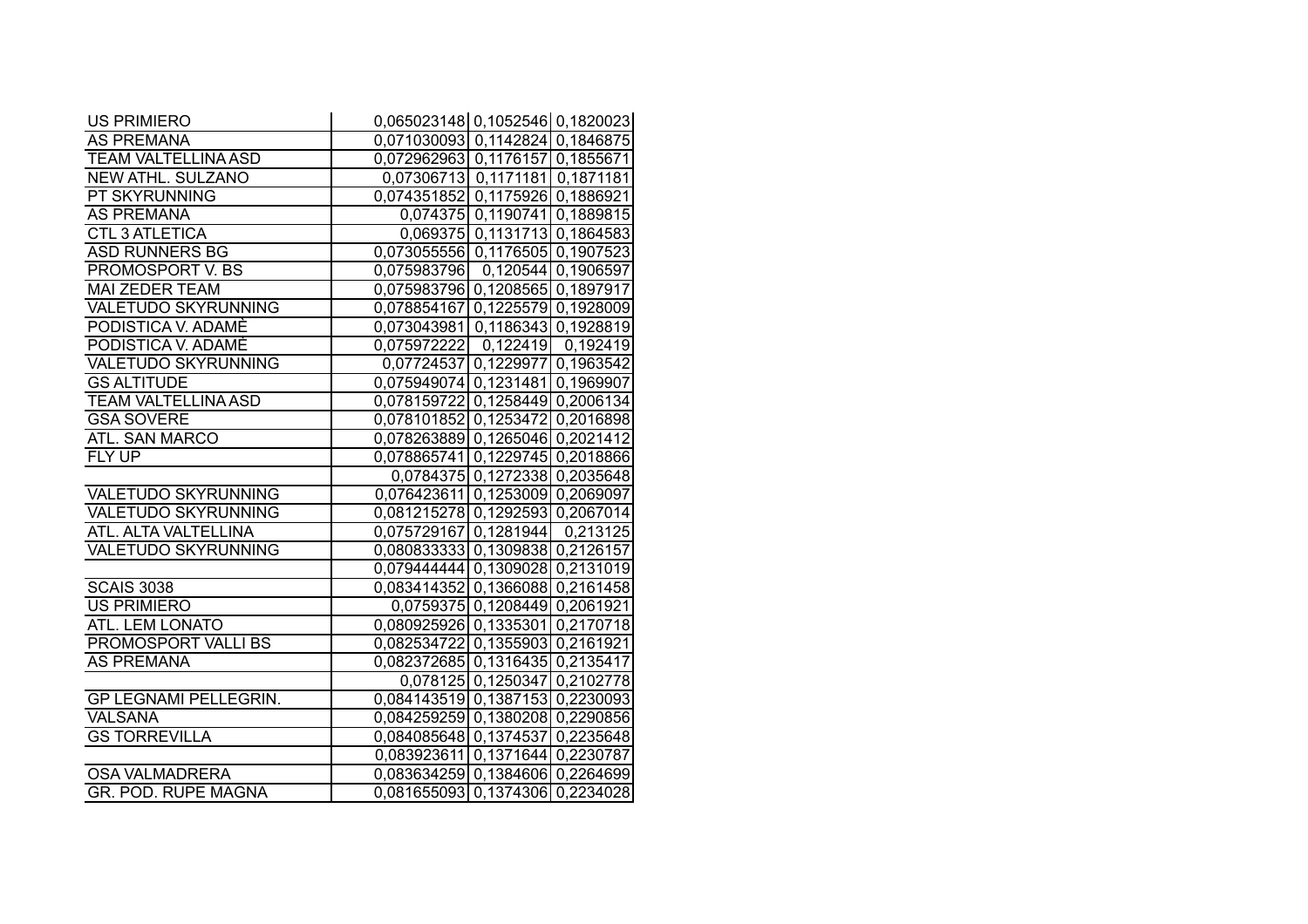| <b>SAG GORDOLA</b>         | 0,084398148 0,1382292 0,2249769 |                               |                  |
|----------------------------|---------------------------------|-------------------------------|------------------|
| ATLET. LUMEZZANE           | 0,082361111 0,1364005 0,2251505 |                               |                  |
| <b>US GREVO</b>            | 0,086111111 0,1393519 0,2259144 |                               |                  |
| <b>OSA VALMADRERA</b>      | 0,085532407 0,1399306 0,2284954 |                               |                  |
| <b>VEZZA BIKE</b>          | 0,084780093 0,1377199 0,2251042 |                               |                  |
| <b>GS ALTITUDE</b>         | 0,0840625                       |                               | $0,14$ 0,2283565 |
| <b>TRAILRUNNING BS</b>     |                                 | 0,0921875 0,1479977 0,2344792 |                  |
| <b>ASD RUNNERS BG</b>      | 0,082430556 0,1379282 0,2287153 |                               |                  |
| <b>PT SKYRUNNING</b>       | 0,087928241 0,1407639 0,231169  |                               |                  |
| <b>GS ALTITUDE</b>         | 0,093240741 0,1493287 0,2351968 |                               |                  |
| ASD PODISTICA VALLE INF.   | 0,088738426 0,1454398 0,2384144 |                               |                  |
| <b>GS FRAVEGGIO</b>        | 0,087638889 0,1410301 0,230544  |                               |                  |
| ASD PODISTICA VALLE INF.   | 0,088773148 0,1453704 0,2394213 |                               |                  |
| PODISTICA TORINO           | 0,092199074 0,1485417 0,237581  |                               |                  |
| <b>ASD RUNNERS BG</b>      | 0,081342593 0,1371412 0,2397801 |                               |                  |
| ASD PODISTICA VALLE INF.   | 0,096261574 0,1504861 0,2413079 |                               |                  |
| <b>US MALONNO</b>          | 0,083425926 0,1340162 0,2419792 |                               |                  |
| <b>MAI ZEDER TEAM</b>      | 0,092372685 0,1486458 0,2394444 |                               |                  |
| ASD LEGNAMI PELLEGRIN.     | 0,087824074 0,1491204 0,2456134 |                               |                  |
| <b>GP SANTI</b>            |                                 |                               | 0,2412963        |
| <b>MONTANAIA RACING</b>    | 0,088483796 0,1448264 0,2412731 |                               |                  |
|                            | 0,093310185 0,1521991 0,2456597 |                               |                  |
| ATL. MOTTENSE              | 0,093472222 0,1547338 0,2507523 |                               |                  |
|                            | 0,095069444 0,1547222 0,248206  |                               |                  |
|                            | 0,083460648 0,1443634 0,2436343 |                               |                  |
| <b>FALCHI LECCO</b>        | 0,097476852 0,1580903 0,2549306 |                               |                  |
| <b>IZ SKYRACING</b>        | 0,087685185 0,1449421 0,2518866 |                               |                  |
| <b>US MALONNO</b>          | 0,088414352 0,1510764 0,2524884 |                               |                  |
|                            | 0,09275463 0,1559259 0,2563773  |                               |                  |
| <b>ASD LANZADA</b>         | 0,093391204 0,1599537 0,2616551 |                               |                  |
| <b>USSA ROZZANO</b>        | 0,102372685 0,1697569 0,2664236 |                               |                  |
| <b>GS AVIS OGGIONO</b>     | 0,09306713 0,1535764 0,2617708  |                               |                  |
| LA SPORTIVA MONTICELLI     | 0,088518519 0,1486806 0,2619444 |                               |                  |
| ATL. ALTA VALTELLINA       | 0,088287037 0,1580787 0,2634838 |                               |                  |
| <b>GR. POD. RUPE MAGNA</b> | 0,097268519 0,1575116 0,2634838 |                               |                  |
| <b>GR. POD. RUPE MAGNA</b> | 0,097233796 0,1574074 0,2634722 |                               |                  |
| <b>GR. POD. RUPE MAGNA</b> | 0,097222222 0,1576389 0,2634838 |                               |                  |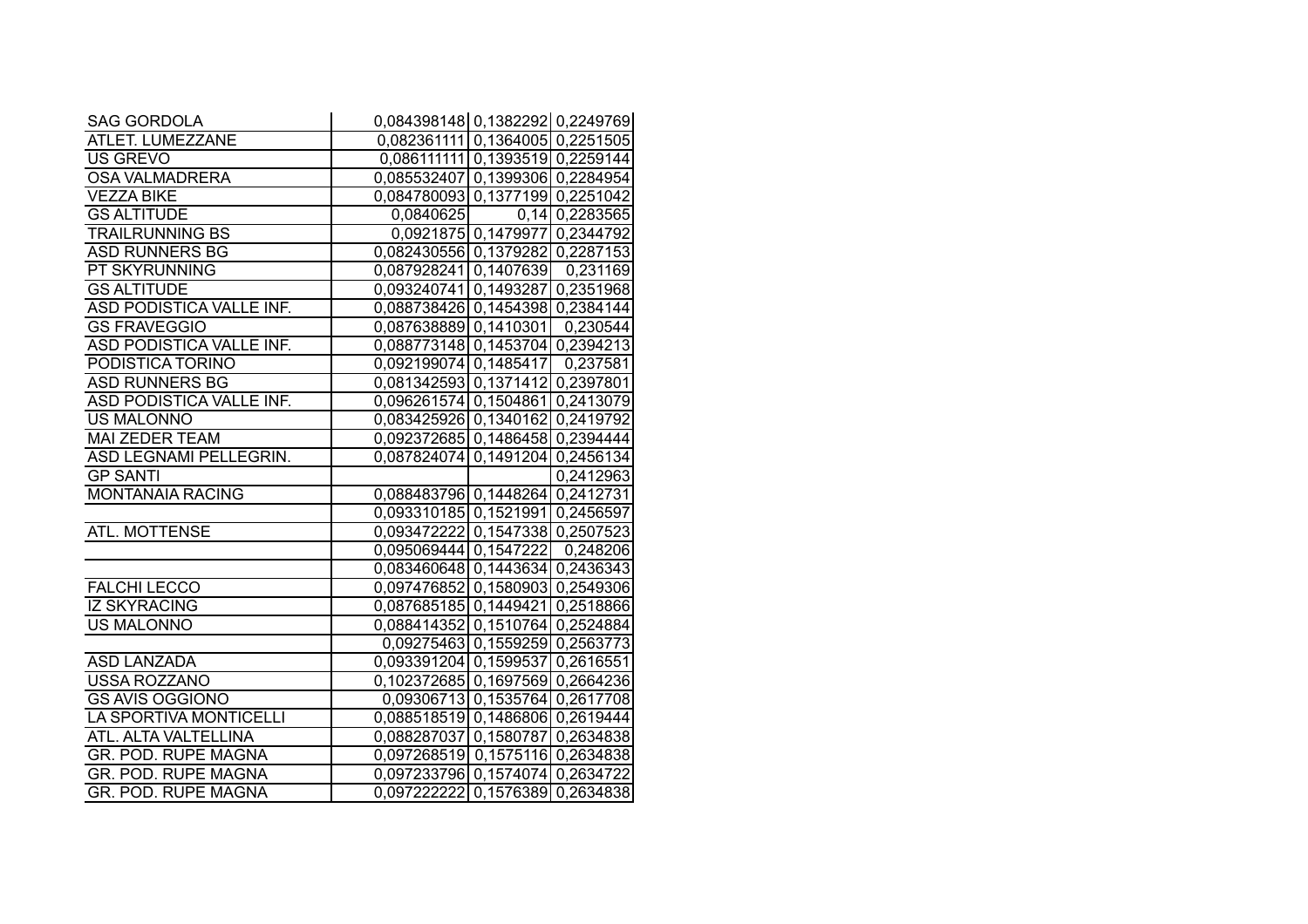| <b>IMBECILLAUS SKYR.</b>     | 0,093854167   0,153831 0,2581829 |                               |
|------------------------------|----------------------------------|-------------------------------|
| <b>GSD-VTV ABBIATEGRASSO</b> |                                  | 0,0971875 0,1604977 0,2664699 |
| <b>SAG GORDOLA</b>           | 0,085520833 0,1448148 0,2516435  |                               |
| <b>ATLETICA MEDA</b>         | 0,099583333 0,1623843 0,2698495  |                               |
| <b>US LA SORTIVA</b>         | 0,087083333 0,149456 0,2804051   |                               |
| <b>TRIATHLON TRENTINO</b>    | $0,099479167$ $0,165$ 0,2719097  |                               |
| <b>US LA SORTIVA</b>         | 0,099490741 0,1626736 0,2722801  |                               |
| <b>AVIS FORLI</b>            | 0,099953704 0,1651736 0,2775231  |                               |
|                              | 0,099826389 0,1651389 0,2791898  |                               |
| <b>ADAMELLO SKI TEAM</b>     | 0,099409722 0,1621991 0,2731829  |                               |
|                              |                                  | 0,1 0,1623611 0,2781944       |
| <b>GP ALLEGRINI</b>          | 0,105011574 0,1755093 0,2888194  |                               |
| ATL. CONCESIO                |                                  | 0,1009375 0,1640741 0,2837616 |
| ASD ATL. S.MARCO BUSTO A.    | 0,102974537 0,1691667 0,2886343  |                               |
| <b>AVIS FORLI</b>            | 0,099930556 0,1681944 0,2869329  |                               |
| AMICI SPORT BRIOSCO          | 0,097280093 0,1647685 0,2883681  |                               |
|                              | 0,097800926 0,1704051 0,2905324  |                               |
| ASD PODISTICA VALLE INF.     | 0,105046296 0,168912 0,2886343   |                               |
| ROAD RUNN. POVIGLIO          | 0,099444444 0,1651157 0,2861574  |                               |
| <b>FREEZONE</b>              | 0,099247685 0,1644676 0,2908333  |                               |
| ATL. CONCESIO                |                                  | 0,09625 0,1617708 0,2906366   |
| ATL. FRANCIACORTA            | 0,100428241 0,1654398 0,2954514  |                               |
| <b>GS AMICI PODISTI BS</b>   | 0,097638889 0,1646412 0,2954514  |                               |
| EDERA FORLI                  | 0,099085648 0,1647569 0,290706   |                               |
| <b>GS AVIS OGGIONO</b>       | 0,099976852  0,167963  0,2957176 |                               |
| <b>GS AVIS OGGIONO</b>       | 0,104699074 0,1678241 0,295625   |                               |
| <b>SCHIOBIKE VALLI SPORT</b> | 0,083321759 0,1493519 0,2951157  |                               |
| <b>US LA SORTIVA</b>         | 0,103993056 0,1728819 0,2997801  |                               |
| <b>FRANCIACORTA</b>          | 0,097256944 0,166956 0,2995833   |                               |
| ATL. PROAI-GOLEM             | 0,102951389 0,1733912 0,2994792  |                               |
| <b>FRANCIACORTA</b>          | 0,099467593  0,165081  0,2995718 |                               |
| <b>VALETUDO SKYRUNNING</b>   | 0,101006944 0,1670718 0,2990278  |                               |